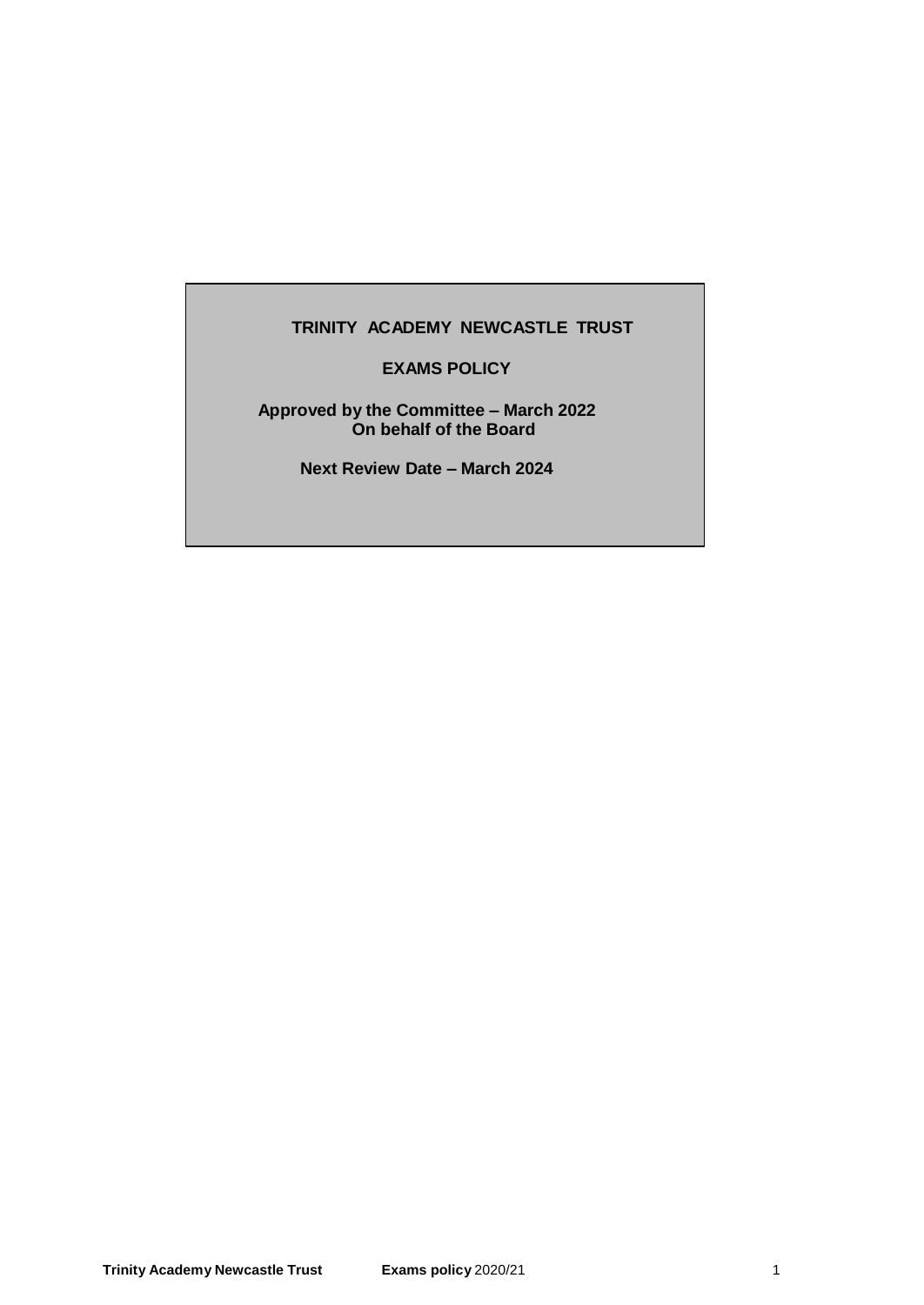# **Key staff involved in the exams policy**

| <b>Centre: Trinity Academy Newcastle</b>      |                                            |  |
|-----------------------------------------------|--------------------------------------------|--|
| <b>Role</b>                                   | Name(s)                                    |  |
| Head of centre                                | <b>Mark Flint</b>                          |  |
| Quality assurance lead/Lead internal verifier | <b>Mark Kennedy &amp; Victoria Elliott</b> |  |
| Exams officer                                 | <b>Berjees Tata</b>                        |  |
| <b>Examinations Assistant</b>                 | <b>Jennifer Frost</b>                      |  |
| <b>SENCo</b>                                  | <b>Samantha Querns</b>                     |  |

| <b>Centre: Trinity Solutions Academy</b>      |                                            |  |
|-----------------------------------------------|--------------------------------------------|--|
| <b>Role</b>                                   | Name(s)                                    |  |
| Head of centre                                | <b>Lynn McNally</b>                        |  |
| Quality assurance lead/Lead internal verifier | <b>Sarah Stuart &amp; Victoria Elliott</b> |  |
| Exams officer                                 | <b>Berjees Tata</b>                        |  |
| <b>Examinations Assistant</b>                 | <b>Jennifer Frost</b>                      |  |
| <b>SENCo</b>                                  | <b>Victoria Elliott</b>                    |  |

| <b>Centre: Trinity Academy New Bridge</b>     |                        |  |
|-----------------------------------------------|------------------------|--|
| <b>Role</b>                                   | Name(s)                |  |
| Head of centre                                | <b>Patrick Tully</b>   |  |
| Quality assurance lead/Lead internal verifier | <b>Sarah Armstrong</b> |  |
| Exams officer                                 | <b>Berjees Tata</b>    |  |
| <b>Examinations Assistant</b>                 | <b>Jennifer Frost</b>  |  |
| <b>SENCo</b>                                  | <b>Sarah Armstrong</b> |  |

This procedure/policy is reviewed and updated regularly to ensure that certificates at Trinity Academy Newcastle Trust (The Centre) are managed in accordance with current requirements and regulations.

Reference in the procedure/policy to GR relates to relevant sections of the current JCQ publication General Regulations for Approved Centres.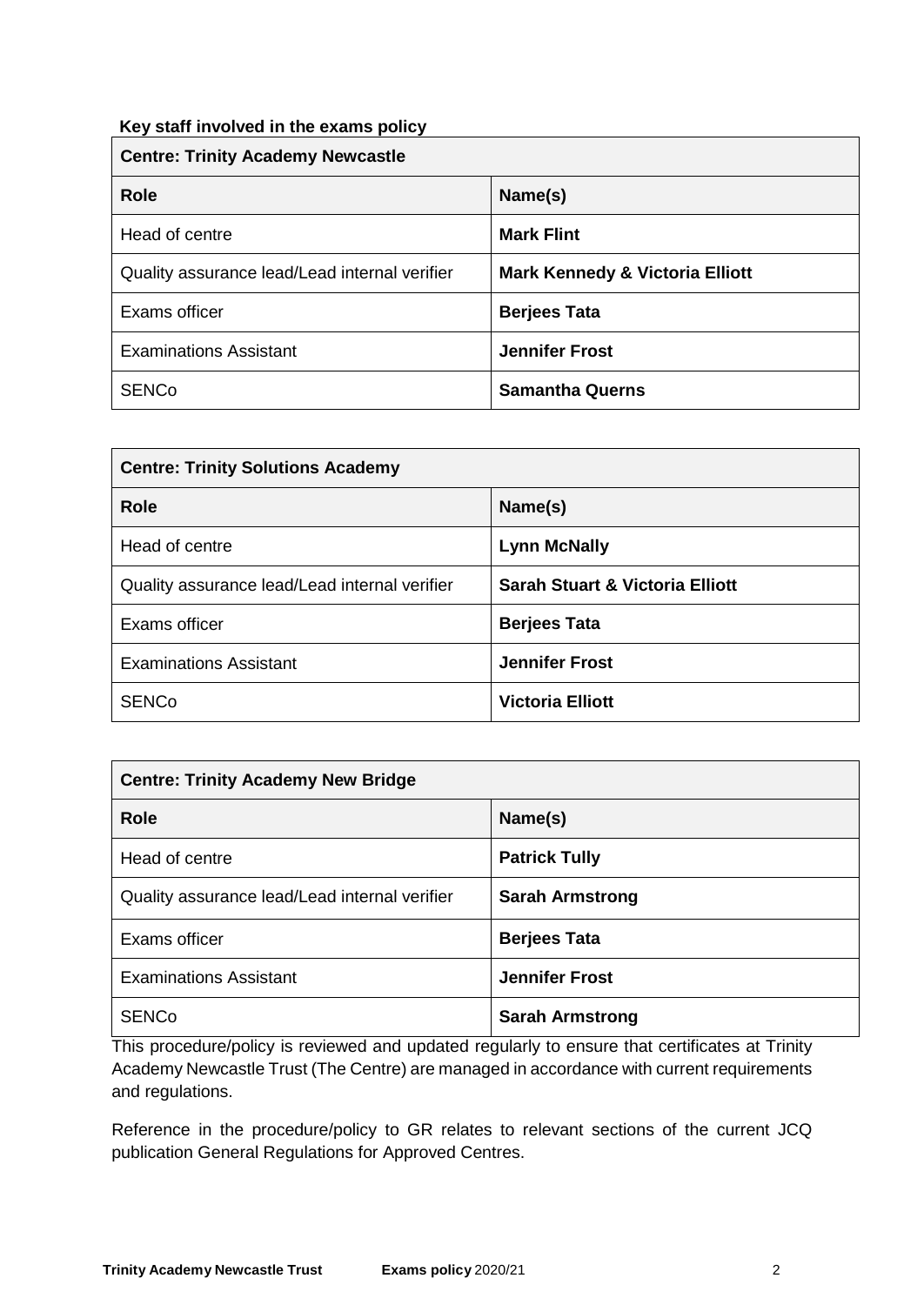# **Purpose of the policy**

The centre is committed to ensuring that the exams management and administration process is run effectively and efficiently and in compliance with the published JCQ regulations and awarding body requirements.

This exam policy will ensure that:

- All aspects of the centre's exam process is documented, supporting the exams contingency.
- Plan, and other relevant exams-related policies, procedures and plans are signposted to the workforce is well informed and supported.
- All centre staff involved in the exams process clearly understand their roles and responsibilities.
- All exams and assessments are conducted according to jcq and awarding body regulations, guidance and instructions, thus maintaining the integrity and security of the exam/assessment system at all times.
- Exam candidates understand the exams process and what is expected of them

This policy is reviewed annually to ensure ways of working in the centre are accurately reflected and that exams and assessments are conducted to current JCQ (and awarding body) regulations, instructions and guidance.

This policy will be communicated to, and accessed by, all relevant centre staff and pupils via the website and paper copies held on site.

# **Roles and Responsibilities overview**

*"The head of centre is the individual who is accountable to the awarding bodies for ensuring that the centre is compliant with the published JCQ regulations and awarding body requirements to ensure the security and integrity of the examinations/assessments at all times.*

*The examinations officer is the person appointed by the head of centre to act on behalf of, and be the main point of contact for, the centre in matters relating to the general administration of awarding body examinations and assessments.*

*The head of centre may not appoint themselves as the examinations officer. A head of centre and an examinations officer are two distinct and separate roles."*[JCQ [General](http://www.jcq.org.uk/exams-office/general-regulations)  [Regulations](http://www.jcq.org.uk/exams-office/general-regulations) 2]

# **Head of centre responsibilities**

The **head of centre** is the individual who is accountable to the awarding bodies for ensuring that the centre is always compliant with the published JCQ regulations and awarding body requirements to ensure the security and integrity of the examinations/assessments. **It is the responsibility of the head of centre to ensure that all staff comply with the instructions in this booklet**. Failure to do so may constitute malpractice as defined in the JCQ publication Suspected Malpractice: Policies and Procedures, 1 September 2021 to 31 August 2022: <https://www.jcq.org.uk/exams-office/malpractice> [\(ICE](http://www.jcq.org.uk/exams-office/ice---instructions-for-conducting-examinations) Introduction)

#### **Head of Centre**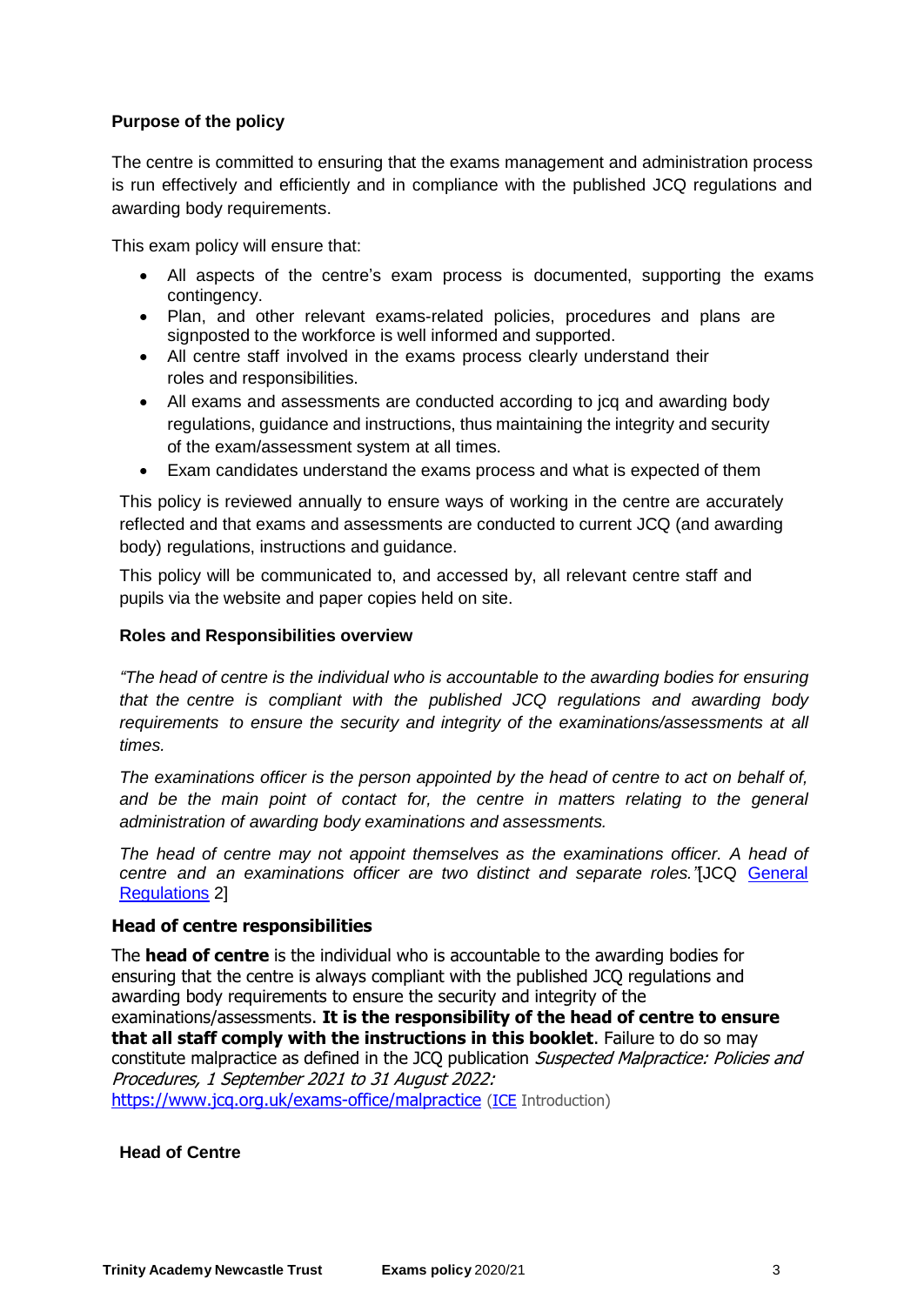- Understands the contents, refers to and directs relevant centre staff to annually updated JCQ
	- publications including:
- o **General Regulations for Approved** [Centres](http://www.jcq.org.uk/exams-office/general-regulations) (GR)
- o [Instructions for Conducting Examinations](http://www.jcq.org.uk/exams-office/ice---instructions-for-conducting-examinations) (ICE)
- o [Access Arrangements and Reasonable Adjustments](http://www.jcq.org.uk/exams-office/access-arrangements-and-special-consideration/regulations-and-guidance) (AA)
- o [Suspected Malpractice -](http://www.jcq.org.uk/exams-office/malpractice) Policies and Procedures (SM)
- o [Instructions for conducting non-examination assessments](http://www.jcq.org.uk/exams-office/non-examination-assessments) (NEA) (and the instructions for conducting coursework)
- o A quide to the special consideration process (SC)
	- Ensures the centre has appropriate accommodation to support the size of the cohorts being taught including appropriate accommodation for candidates requiring access arrangements for exams and assessments
	- Takes responsibility for confirming, on an annual basis, that they are both aware of and adhering to the latest version of the JCQ's regulations. This confirmation is managed as part of the National Centre Number Register (NCNR) annual update
	- Understands that this responsibility cannot be delegated to a member of the senior leadership team or the examinations officer, and acknowledges that failure to respond to the NCNR annual update, and/or the head of centre's declaration, will result in:
		- o the centre status being suspended
		- $\circ$  the centre not being able to submit examination entries
		- $\circ$  the centre not receiving or being able to access question papers and ultimately, awarding bodies could withdraw their approval of the centre
	- Retains a workforce of an appropriate size and competence, including sufficient managerial and other resource, to undertake the delivery of the qualification as required by an awarding body. This includes taking reasonable steps to ensure occupational competence where this is required for the assessment of specific qualifications
	- Provides fully qualified teachers to mark non-examination assessments, and/or fully qualified assessors for the verification of centre-assessed components
	- Has in place a written escalation process should the head of centre, or a member of the senior leadership team with oversight of examination administration, be absent
- Enables the relevant senior leader(s), the examinations officer and the SENCo to receive appropriate training and support in order to facilitate the effective delivery of examinations and assessments within the centre, and ensure compliance with the published JCQ regulations
- Appoints an ALS lead/SENCo who will determine appropriate arrangements for candidates with learning difficulties and disabilities
- Ensures the exams officer (EO) receives appropriate support from relevant centre staff and enables the EO to attend appropriate training and other events in order to facilitate the effective delivery of exams and assessments within the centre (as example, EO networking events and relevant events offered by awarding bodies, MIS providers and other external providers)
- Ensures a named member of staff acts as the Special Educational Needs Co-ordinator (SENCo)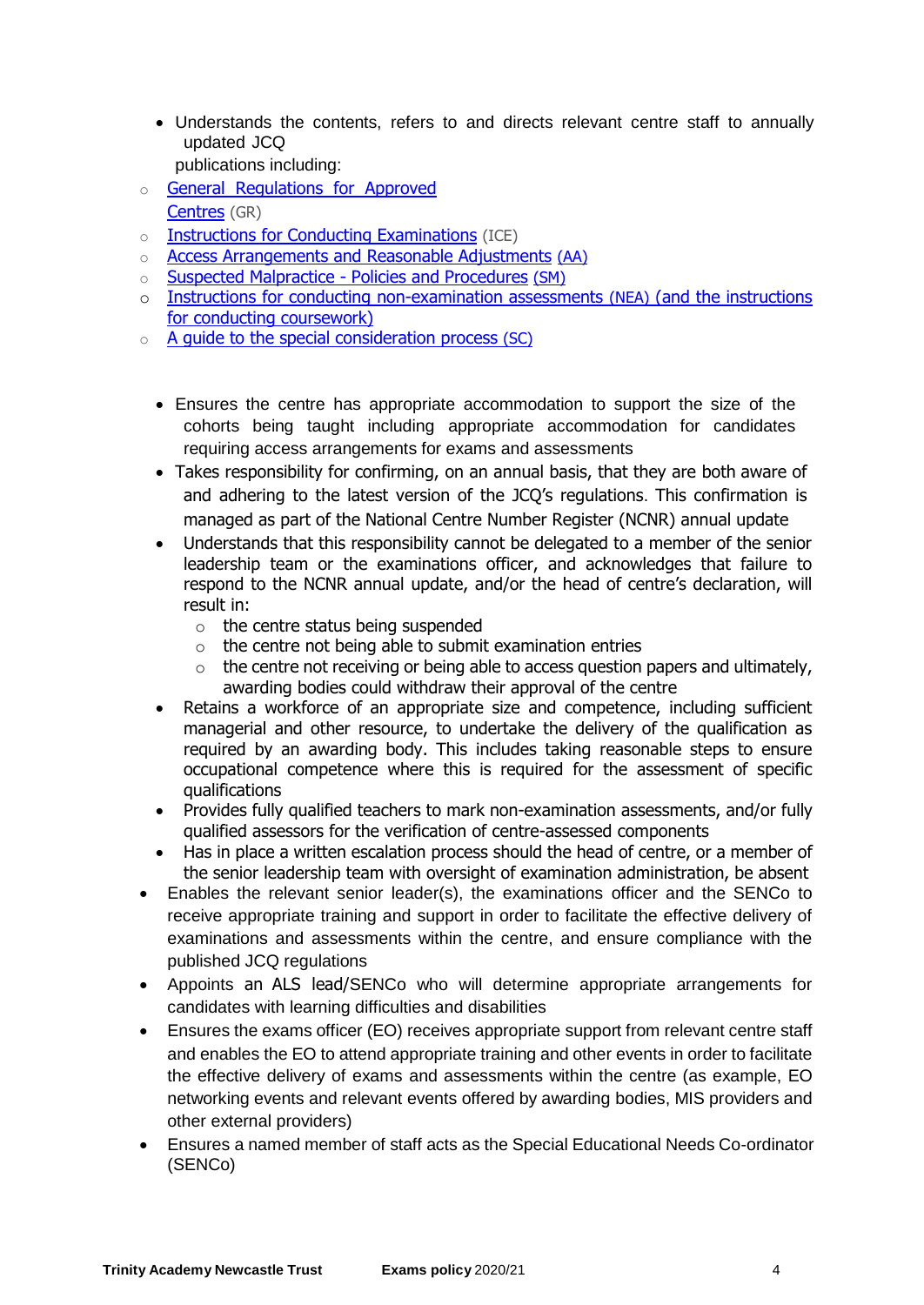- Ensures centre staff are supported and appropriately trained to undertake key tasks within the exams process
- Ensures centre staff undertake key tasks within the exams process and meet internal deadlines set by the EO
- Ensures *"that a teacher who teaches the subject being examined, or a senior member of teaching staff who has had overall responsibility for the subject department and/or preparing the candidates for the examination, is not an invigilator during the timetabled written examination or on-screen test…"* [\[ICE](http://www.jcq.org.uk/exams-office/ice---instructions-for-conducting-examinations) 12]
- Ensures confidentiality and security within the examination process is compliant with and managed according to JCQ and awarding body regulations, guidance and instructions including
	- $\circ$  the location of the centre's secure storage facility in a secure room solely assigned to examinations for the purpose of administering secure examination materials
	- $\circ$  appropriate arrangements are in place to ensure that confidential materials are only delivered to authorised members of centre staff
	- o access to the secure room and secure storage facility is restricted to the authorised 2-6 keyholders, each of whom must fully understand their responsibilities as a key holder to the secure storage facility. Non-keyholders must be authorised by the head of centre before accessing the secure room, and must be accompanied by a named keyholder.
	- o the relevant awarding body is immediately informed if the security of question papers or confidential supporting instructions is put at risk
	- o that arrangements are in place to check that the correct question paper packets are opened by authorised members of centre staff
- Through taking an ethical approach and working proactively to avoid malpractice among students and staff, takes all reasonable steps to prevent the occurrence of any malpractice (which includes maladministration) before, during the course of and after examinations have taken place
- Ensures irregularities are investigated and informs the awarding bodies of any cases of alleged, suspected or actual incidents of malpractice or maladministration, involving a candidate or a member of staff, are reported to the awarding body immediately
- Ensures risks to the exam process are assessed and appropriate risk management processes/contingency plans are in place (that allow the senior leadership team to act immediately in the event of an emergency or staff absence)
- Ensures any person involved in administering, teaching or completing examinations/assessments is advised that where malpractice is suspected, or alleged, personal data about them will be provided to the awarding body (or bodies) whose examinations/assessments are involved. Personal data about them may also be shared with other awarding bodies, the qualifications regulator or professional bodies in accordance with the JCQ publication Suspected malpractice – Policies and procedures
- Delivers qualifications, as required by the awarding body, in accordance with relevant equality legislation. This includes but is not limited to ensuring that qualifications are made available to all candidates capable of undertaking them and seeking reasonable adjustments for disabled candidates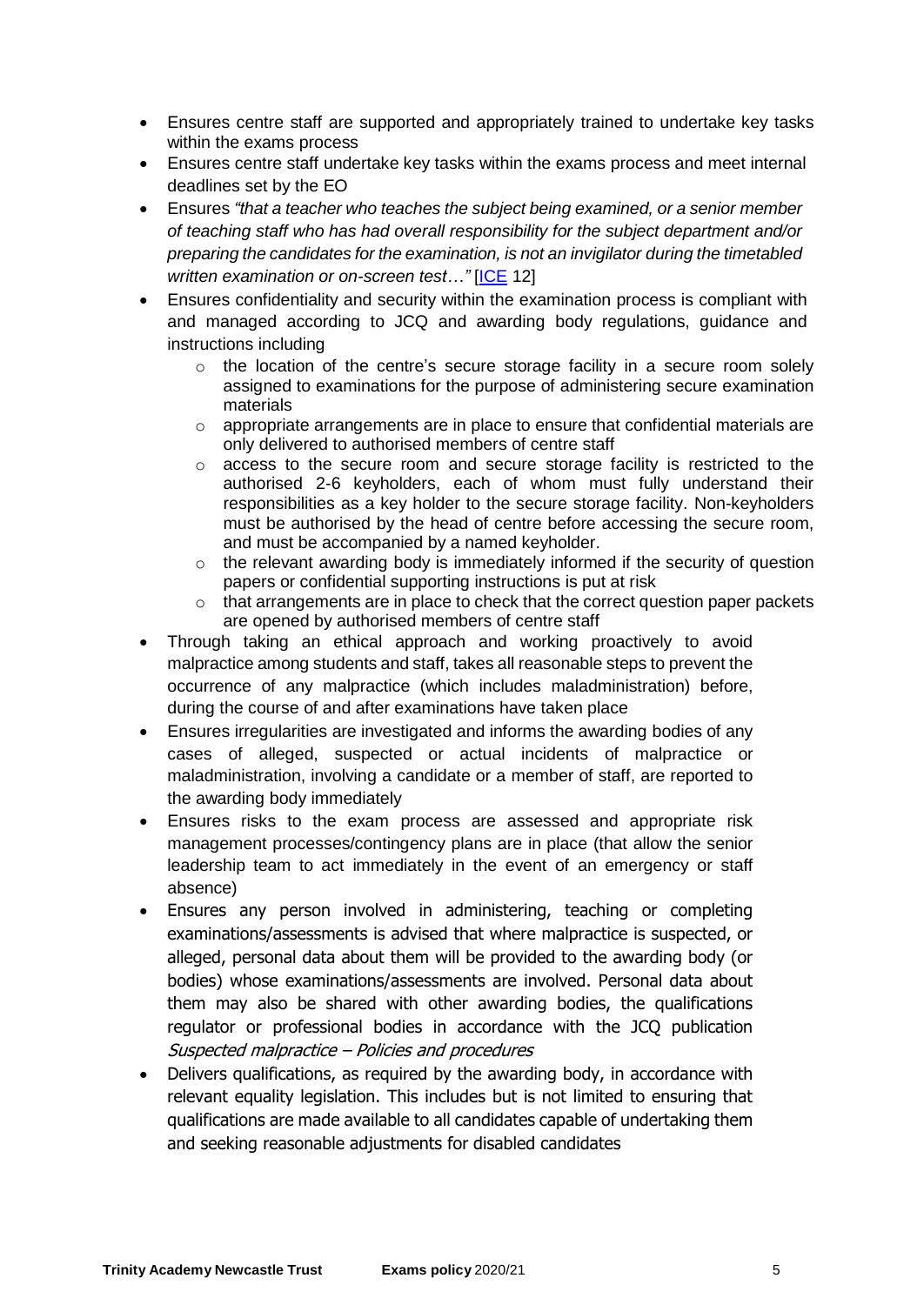- Enables candidates to receive sufficient and up to date laboratory experience, or relevant training where required by the subject concerned
- Where/if using a third party to deliver any part of a qualification at the centre:
	- $\circ$  maintains oversight of, and responsibility for, the delivery of the qualification in accordance with JCQ regulations and awarding body requirements
	- $\circ$  has in place a written agreement with the third party ensuring that a copy of the written agreement is available for inspection if requested by the awarding body
- Complies with local health and safety rules which are in place and that the centre is adequately covered for public liability claims
- Ensures required internal appeals procedures are in place and drawn to the attention of candidates and (where relevant) their parents/carers
- Ensures the centre's disability policy demonstrating the centre's compliance with relevant legislation is in place and details the processes followed in respect of identifying the need for, requesting and implementing access arrangements
- Ensures a *complaints and appeals procedure* covering general complaints regarding the centre's delivery or administration of a qualification is in place and drawn to the attention of candidates and their parents/carers
- Ensures the centre has a child protection/safeguarding policy in place, including Disclosure and Barring Service (DBS) clearance, which satisfies current legislative requirements
- Ensures the centre has a data protection policy in place that complies with General Data Protection Regulation and Data Protection Act 2018 regulations
- Ensures the centre has documented processes in place relating to access arrangements and reasonable adjustments
- Ensures the relevant awarding bodies are informed before the published deadline for entries for each examination series of any potential conflict of interest where
	- $\circ$  a member of centre staff is taking a qualification at the centre which includes internally assessed components/units (taking at the centre as a last resort where unable to find an alternative centre)
	- o a candidate is being taught and prepared for a qualification which includes internally assessed components/units by a member of centre staff with close relationship to the candidate
- Maintains clear records that confirm the measures taken/protocols in place to mitigate any potential risk to the integrity of the qualifications affected by the above, and where
	- o a member of exams office staff has a close relationship to a candidate being entered for exams and assessments at the centre or at another centre
	- $\circ$  a member of centre staff is taking a qualification at the centre which does not include internally assessed components/units (taking at the centre as a last resort where unable to find an alternative centre)
	- $\circ$  a member of centre staff is taking a qualification at another centre
- Ensures other relevant centre staff where they may be involved in the receipt and dispatch of confidential exam materials are briefed on the requirements for maintaining the integrity and confidentiality of the exam materials
- Ensures members of centre staff do not forward emails and letters from awarding body or JCQ personnel without prior consent to third parties or upload such correspondence onto social media sites and applications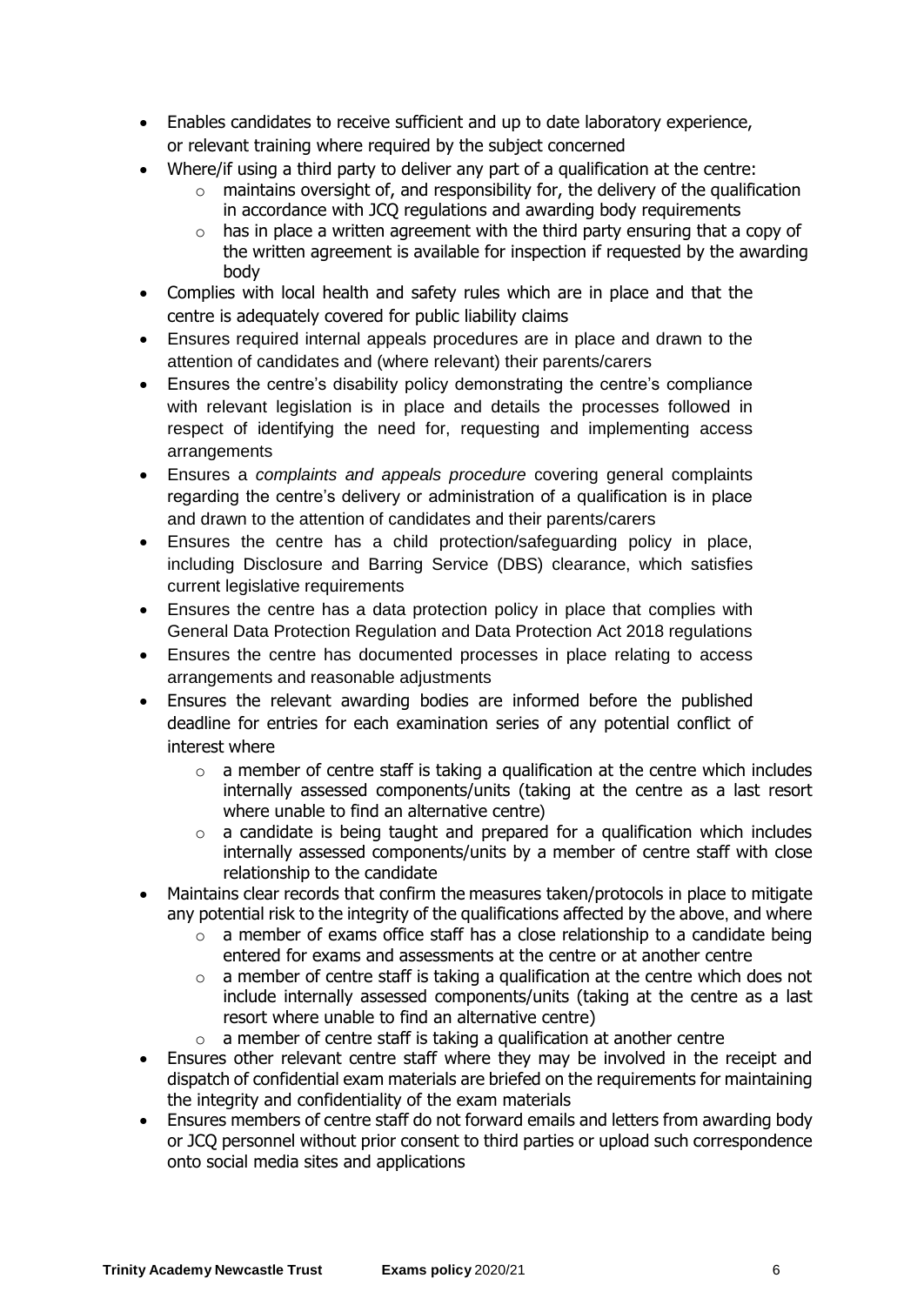- Ensures members of centre staff do **not** advise parents/candidates to contact awarding bodies/JCQ directly nor provide them with addresses/email addresses of awarding body examining/assessment personnel or JCQ personnel
- Co-operates with the JCQ Centre Inspection Service, an awarding body or a regulatory authority when subject to an inspection, an investigation or an unannounced visit, and takes all reasonable steps to comply with all requests for information or documentation made by an awarding body or regulatory authority as soon as is practical
- Allows all venues used for examinations and assessments, paperwork and secure storage facilities to be open to inspection
- Understands the JCQ Centre Inspector will identify him/herself with a photo ID card and **must** be accompanied throughout his/her tour of the premises, including inspection of the centre's secure storage facility
- $\bullet$
- $\bullet$
- $\bullet$
- $\bullet$

# **Exam contingency plan**

A physical copy of the Exams Contingency Plan is located in main the exam room during every exam.

The Exams Contingency Plan is available to view as an electronic document on a local shared network drive.

# **Internal appeals procedures**

A physical copy of the Internal Appeals procedure is located in main the main exam room during every exam.

The Internal Appeals procedure is available to view as an electronic document on a local shared network drive.

The centre will... before submitting marks to the awarding body inform candidates of their centre assessed marks and allow a candidate to request a review of the centre's marking… have in place and be available for inspection purposes, a written internal appeals procedure relating to internal assessment decisions and to ensure that details of this procedure are communicated, made widely available and accessible to all candidates [\[GR](http://www.jcq.org.uk/exams-office/general-regulations) 5.7]

…have available for inspection purposes and draw to the attention of candidates and their parents/carers, a written internal appeals procedure to manage disputes when a candidate disagrees with a cetnre decision not to support a clerical recheck, a review of making, a review of moderation or an appeal…[\[GR](http://www.jcq.org.uk/exams-office/general-regulations) 5.13]

# **Disability policy**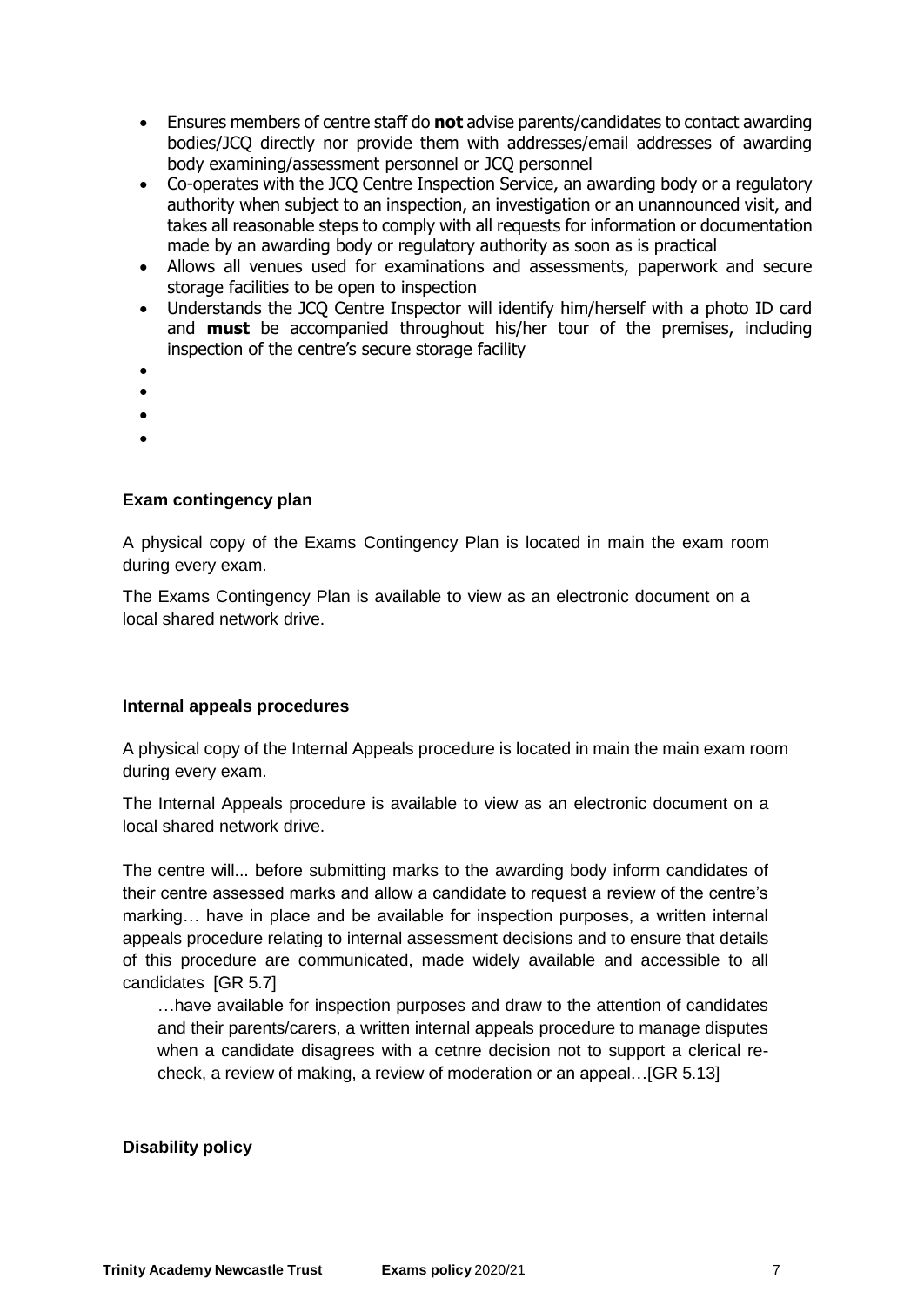A physical copy of the Disability Policy is located in the main exam room during every exam.

The Disability Policy is available to view as an electronic document on a local shared network drive.

*"The General Regulations cover…obligations arising from current data protection, equality and freedom of information legislation. However, the general regulations are not intended to be relied upon to ensure compliance with the legislation (Section 6).*

*A centre will have confirmed its readiness to adhere to these regulations when first approved as a centre (see Section 3, page 4)".* [\[GR](http://www.jcq.org.uk/exams-office/general-regulations) 1.2]

*"The head of centre/senior leadership team will…recognise its duties towards disabled candidates as defined under the terms of the Equality Act 2010†. This must include a duty to explore and provide access to suitable courses, submit applications for reasonable adjustments and make reasonable adjustments to the service the centre provides to disabled candidates; †or any legislation in a relevant jurisdiction other than England and Wales which has an equivalent purpose and effect…*

*The centre must comply with the obligation to identify the need for, request and implement access arrangements…"* [\[GR5](http://www.jcq.org.uk/exams-office/general-regulations).4]

#### **Complaints and appeals procedure**

A physical copy of the Complaints and appeals procedures is located in the main exam room during every exam.

The Complaints and appeals procedure is available to view as an electronic document on a local shared network drive.

*"The centre will… draw to the attention of candidates and their parents/carers their written complaints and appeals procedure which will cover general complaints regarding the centre's delivery or administration of a qualification."* [\[GR](http://www.jcq.org.uk/exams-office/general-regulations) 5.8]

#### **Child protection/safeguarding policy**

A physical copy of the Safeguarding Policy is located in main the exam room during every exam. The Safeguarding Policy is available to view as an electronic document on a local shared network drive.

*"It is the responsibility of the head of centre to ensure that his/her centre… has in place a written child protection/safeguarding policy, including Disclosure and Barring Service (DBS) clearance, which satisfies current legislative requirements..."*

[\[GR](http://www.jcq.org.uk/exams-office/general-regulations) 5.3]

#### **Data protection policy**

A physical copy of the Data Protection Policy is located in the main exam room during every exam. The Data Protection Policy is available to view as an electronic document on a local shared network drive.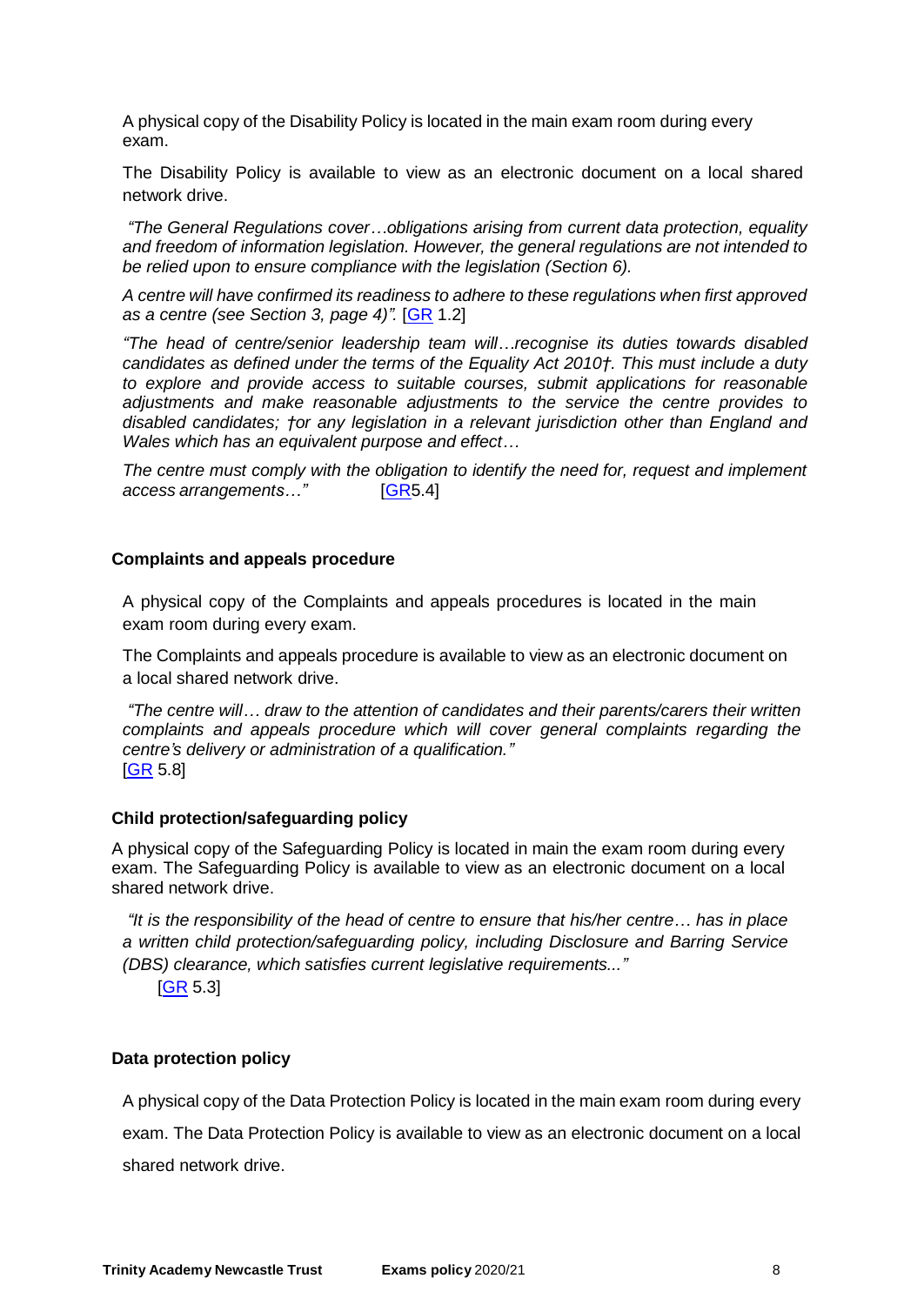*"The General Regulations cover…obligations arising from current data protection, equality and freedom of information legislation. However, the general regulations are not intended to be relied upon to ensure compliance with the legislation (Section 6).*

*A centre will have confirmed its readiness to adhere to these regulations when first approved as a centre (see Section 3, page 4)."*  $[GR 1.2]$  $[GR 1.2]$ 

*"The centre will…ensure that all candidate data where required by the awarding body has been supplied to the awarding bodies within the terms of the General Data Protection Regulation, the Data Protection Act 2018 and the Freedom of Information Act 2000, and that candidates have been properly informed that this data has been transferred to the awarding bodies (see section 6, page 23, for more information)…"* [\[GR](http://www.jcq.org.uk/exams-office/general-regulations) 5.8]

# **Legislation on sharing information**

Under the principles of the General Data Protection Regulations 2018 and the Data Protection Act 2018, children and young adults can assume control over their personal information and restrict access to it from the age of 13.

This suggests that candidate consent should be sought to share results or other exams- related information with a third party.

However other legislation and guidance may need to be taken into account regarding sharing information with parents, as example information from the DfE for schools regarding parental responsibility and school reports on pupil performance:

 Understanding and dealing with issues relating to parental responsibility [www.gov.uk/government/publications/dealing-with-issues-relating-to-parental](https://www.gov.uk/government/publications/dealing-with-issues-relating-to-parental-responsibility/understanding-and-dealing-with-issues-relating-to-parental-responsibility)[responsibility/understanding-and-dealing-with-issues-relating-to-parental](https://www.gov.uk/government/publications/dealing-with-issues-relating-to-parental-responsibility/understanding-and-dealing-with-issues-relating-to-parental-responsibility)[responsibility](https://www.gov.uk/government/publications/dealing-with-issues-relating-to-parental-responsibility/understanding-and-dealing-with-issues-relating-to-parental-responsibility)

□ School reports on pupil performance [www.gov.uk/guidance/school-reports](https://www.gov.uk/guidance/school-reports-on-pupil-performance-guide-for-headteachers)[on-pupil-performance-guide-for-headteachers](https://www.gov.uk/guidance/school-reports-on-pupil-performance-guide-for-headteachers)

# **Publication of exam results**

Refer to ICO (Information Commissioner's Office) [Education and Families](https://ico.org.uk/for-organisations/education/) information and the document **Publishing exam results**.

# **Access arrangements policy**

A physical copy of the Access Arrangements Policy is located in main the exam room during every exam.

The Access Arrangements Policy is available to view as an electronic document on a local shared network drive.

*"… with the obligation to identify the need for, request and implement access arrangements…"* [\[GR](http://www.jcq.org.uk/exams-office/general-regulations) 5.4]

*"The head of centre/senior leadership team will…have a written process in place to not only check the qualification(s) of their assessor(s) but that the correct procedures are followed as per Chapter 7 of the JCQ publication Access Arrangements and Reasonable Adjustments…"* [\[GR](http://www.jcq.org.uk/exams-office/general-regulations) 5.4]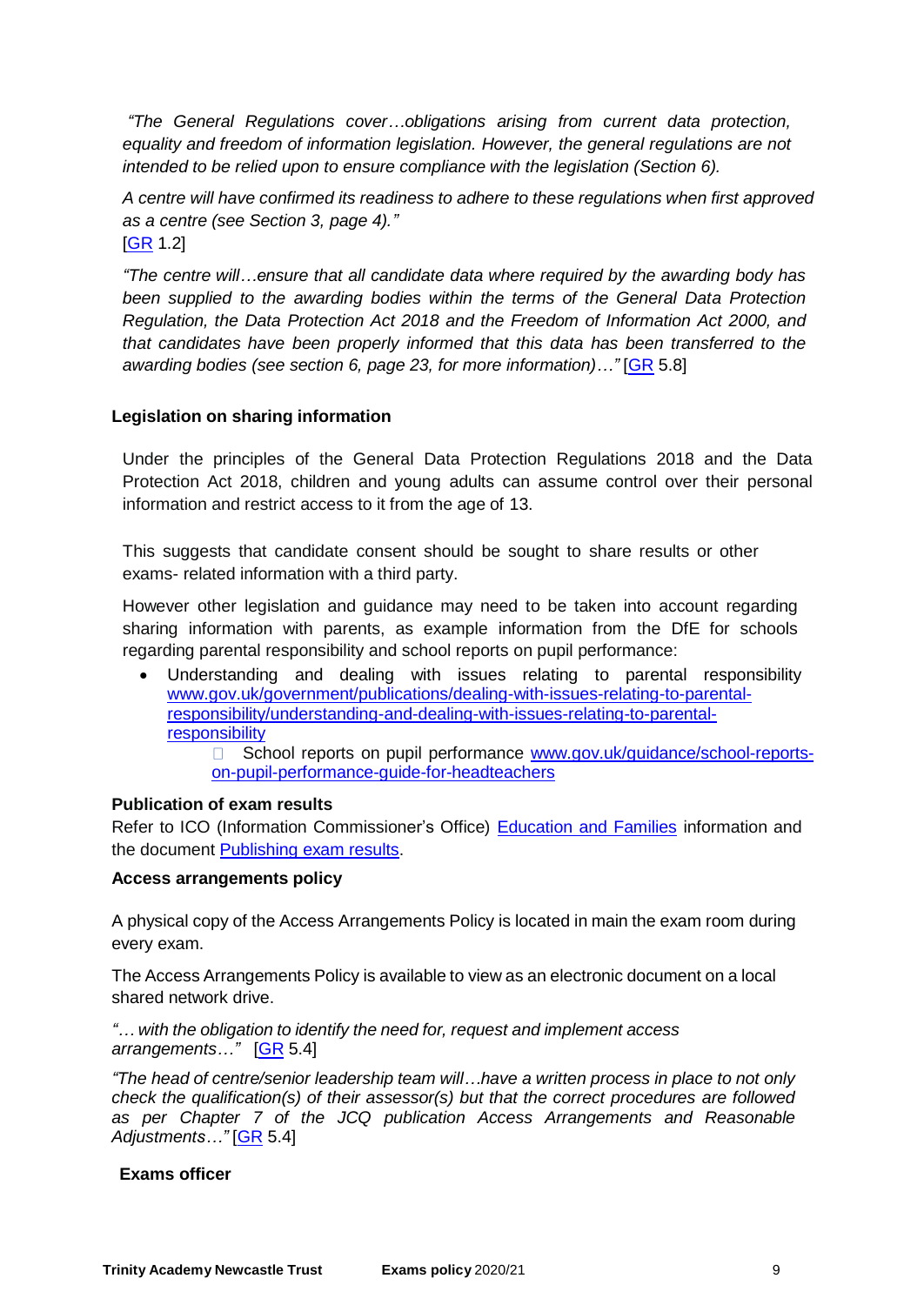Understands the contents of annually updated JCQ publications including:

- o General regulations for [approved centres](http://www.jcq.org.uk/exams-office/general-regulations)
- o Instructions for [conducting examinations](http://www.jcq.org.uk/exams-office/ice---instructions-for-conducting-examinations)
- o Suspected [Malpractice in Examinations and Assessments](http://www.jcq.org.uk/exams-office/malpractice)
- o [Post-results](http://www.jcq.org.uk/exams-office/post-results-services) services (PRS)
- o [A guide to the special consideration process](https://www.jcq.org.uk/exams-office/access-arrangements-and-special-consideration/regulations-and-guidance/)

Is familiar with the contents of annually updated information from awarding bodies on administrative procedures, key tasks, key dates and deadlines

- Ensures key tasks are undertaken and key dates and deadlines met
- Completes/submits the National Centre Number Register annual update (administered on behalf of the JCQ member awarding bodies by OCR [https://ocr.org.uk/administration/ncn-annual-update/\)](https://ocr.org.uk/administration/ncn-annual-update/) by the end of October each year
- $\bullet$
- Trains and deploys a team of internal/external invigilators; appoints lead invigilators, as required and keeps a record of the content of training provided to invigilators for the required period
- Works with the SENCo to ensure invigilators supervising access arrangement candidates and those acting as a facilitator supporting access arrangement candidates fully understand the respective role and what is and what is not permissible in the exam room
- Supports the head of centre in ensuring that awarding bodies are informed of any declaration/conflict of interest involving candidates and relevant members of centre staff before the published deadline for entries

Briefs other relevant centre staff where they may be involved in the receipt and dispatch of confidential exam materials on the requirements for maintaining the integrity and confidentiality of the exam materials

# **Senior leaders (SLT)**

Are familiar with the contents, refer to and direct relevant centre staff to annually updated JCQ publications including:

General regulations for [approved centres](http://www.jcq.org.uk/exams-office/general-regulations) Instructions for [conducting examinations](http://www.jcq.org.uk/exams-office/ice---instructions-for-conducting-examinations) Access Arrangements [and Reasonable Adjustments](http://www.jcq.org.uk/exams-office/access-arrangements-and-special-consideration/regulations-and-guidance) Suspected [Malpractice in Examinations and Assessments](http://www.jcq.org.uk/exams-office/malpractice) Instructions for [conducting non-examination assessments](http://www.jcq.org.uk/exams-office/non-examination-assessments) (and the instructions for conducting coursework) [A guide to the special consideration process](http://www.jcq.org.uk/exams-office/access-arrangements-and-special-consideration/regulations-and-guidance)

- Ensure teaching staff undertake key tasks, as detailed in this policy, within the exams process (exam cycle) and meet internal deadlines set by the EO and ALS lead/SENCo
- Ensure teaching staff keep themselves updated with awarding body subject and teacher-specific information to confirm effective delivery of qualifications
- Ensure teaching staff attend relevant awarding body training and update events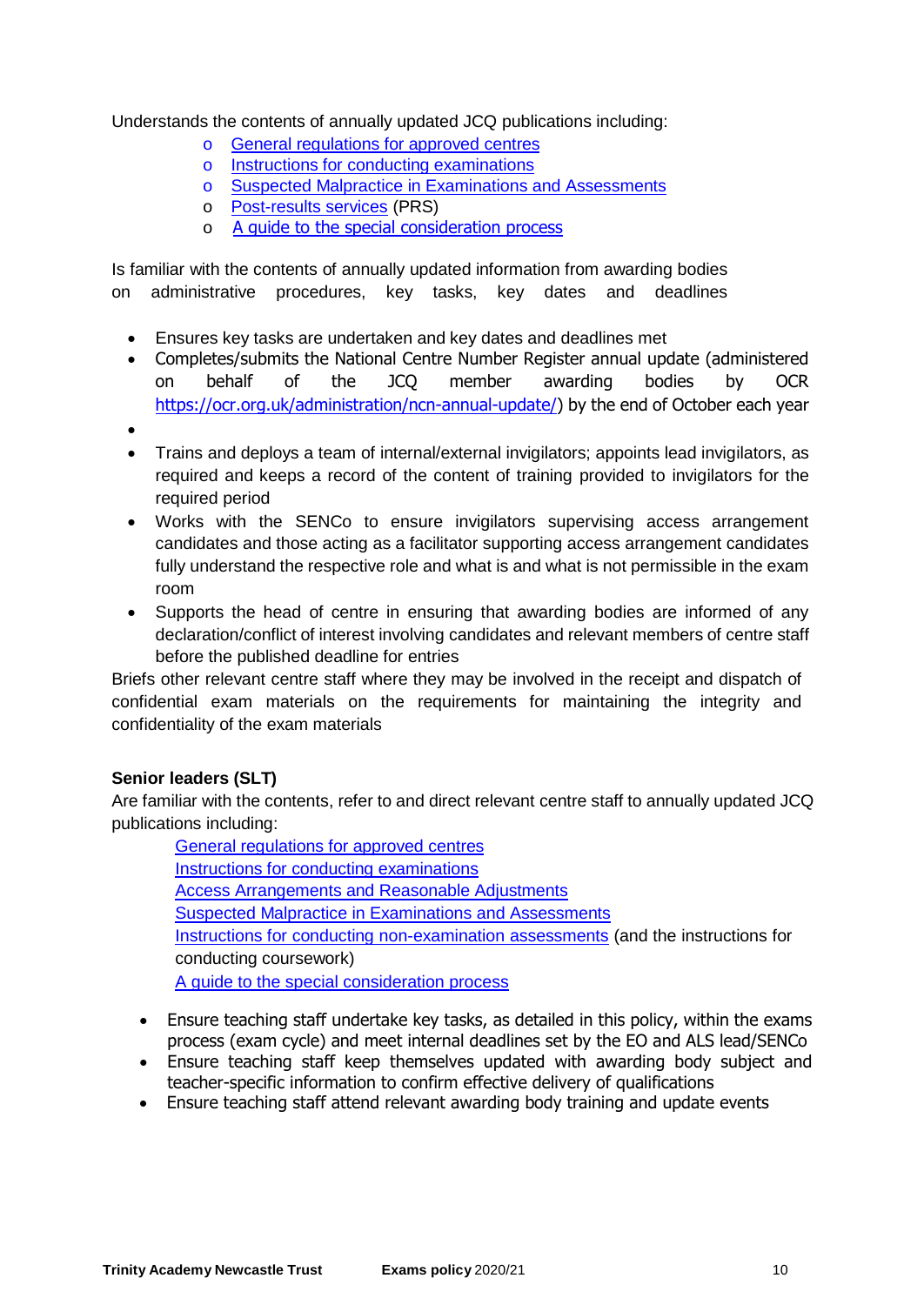# **Special educational needs co-ordinator (SENCo)**

Understands the contents, refers to and directs relevant centre staff to annually updated JCQ publications including:

o Access Arrangements [and Reasonable Adjustments](http://www.jcq.org.uk/exams-office/access-arrangements-and-special-consideration/regulations-and-guidance)

Leads on the access arrangements and reasonable adjustments process (referred to in this policy as 'access arrangements')

If not the qualified access arrangements assessor, works with the person appointed, on all matters relating to assessing candidates and ensures the correct procedures are followed

Presents when requested by a JCQ Centre Inspector, evidence of the assessor's qualification

# **Head of department (HoD)**

- Ensures teaching staff undertake key tasks, as detailed in this policy, within the exams process (exam cycle) and meet internal deadlines set by the EO and SENCo
- Ensures teaching staff keep themselves updated with awarding body subject and teacher- specific information to confirm effective delivery of qualifications
- Ensures teaching staff attend relevant awarding body training and update events

# **Teaching staff**

- Undertake key tasks, as detailed in this policy, within the exams process and meet internal deadlines set by the EO and SENCo
- Keep updated with awarding body subject and teacher-specific information to confirm effective delivery of qualifications
- Attend relevant awarding body training and update events

# **Invigilators**

- Attend/undertake training, update, briefing and review sessions as required
- Provide information as requested on their availability to invigilate
- Sign a confidentiality and security agreement and confirm whether they have any current maladministration/malpractice sanctions applied to them

#### **Administration Team**

Support the EO in the receipt and dispatch of confidential exam materials and follow the requirements for maintaining the integrity and confidentiality of the exam materials

#### **Site staff**

Support the EO in relevant matters relating to exam rooms and resources

# **Candidates**

Where applicable in this policy, the term 'candidates' refers to candidates and/or their parents/carers.

#### **The exam cycle**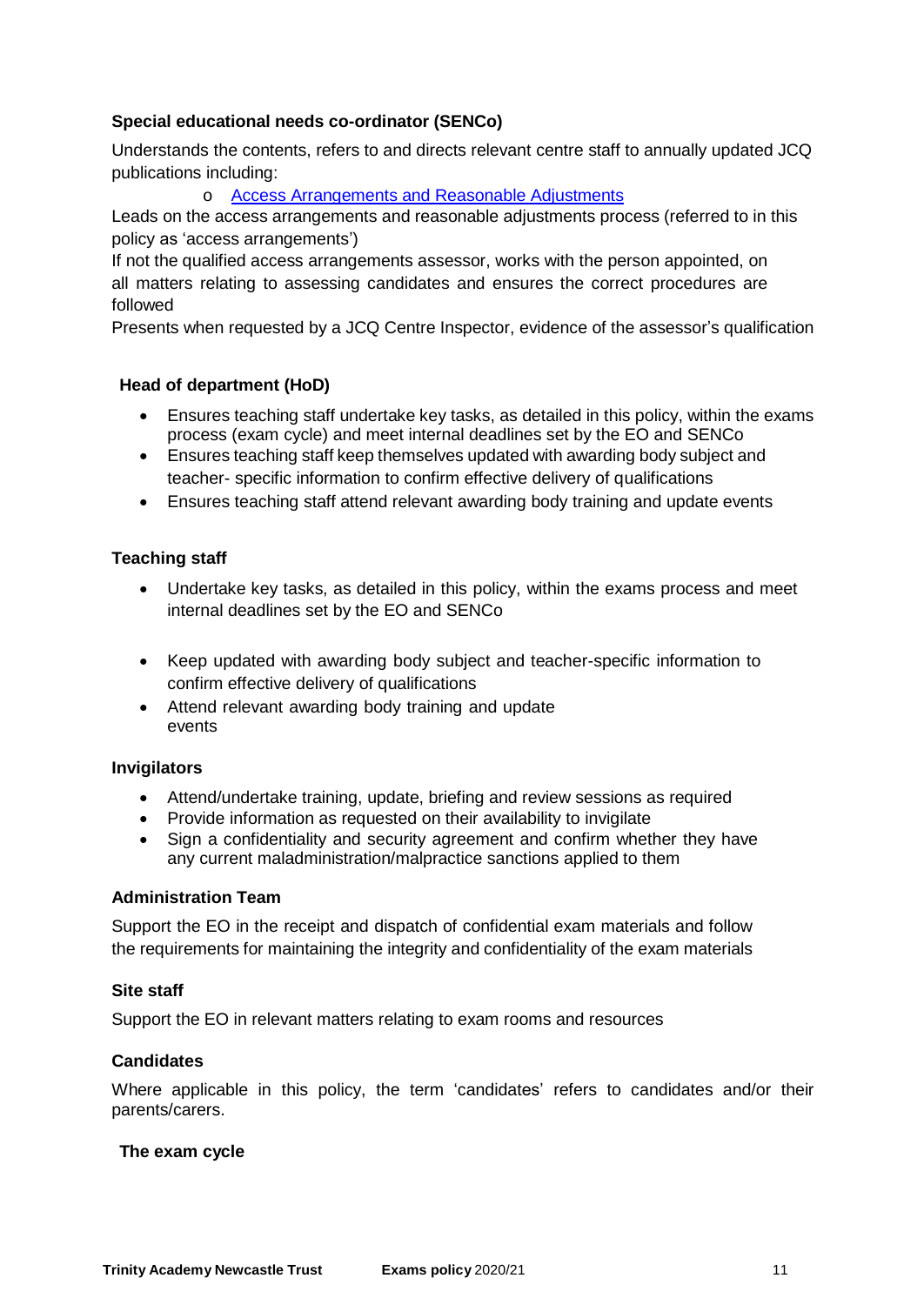The exams management and administration process that needs to be undertaken for each **exam series** is often referred to as the **exam cycle** and relevant tasks required within this grouped into the following stages:

- planning
- entries
- pre-exams
- exam time
- results and post-results

This policy identifies roles and responsibilities of centre staff within this cycle.

# **Planning: roles and responsibilities**

# **Information sharing**

# **Head of centre**

Directs relevant centre staff to annually updated JCQ publications including [GR,](http://www.jcq.org.uk/exams-office/general-regulations) [ICE,](http://www.jcq.org.uk/exams-office/ice---instructions-for-conducting-examinations) [AA,](http://www.jcq.org.uk/exams-office/access-arrangements-and-special-consideration) [SMEA](http://www.jcq.org.uk/exams-office/malpractice) and [NEA](http://www.jcq.org.uk/exams-office/non-examination-assessments) (and the instructions for conducting coursework)

# **Exams officer**

- Signposts relevant centre staff to JCQ publications and awarding body documentation relating to the exams process that has been updated
- Signposts relevant centre staff to JCQ information that should be provided to candidates
- As the centre administrator, approves relevant access rights for centre staff to access awarding body secure extranet sites

# **Information gathering**

# **Exams officer**

- Undertakes an annual information gathering exercise in preparation for each new academic year to ensure data about all qualifications being delivered is up to date and correct
- Collates all information gathered into one central point of reference
- Researches awarding body guidance to identify administrative processes, key tasks, key dates and deadlines for all relevant qualifications
- Produces an annual exams plan of key tasks and key dates to ensure all external deadlines can be effectively met; informs key centre staff of internal deadlines
- Collects information on internal exams to enable preparation for and conduct of exams.

# **Head of department**

- Responds (or ensures teaching staff respond) to requests from the EO on information gathering
- Meets the internal deadline for the return of information
- Informs the EO of any changes to information in a timely manner minimising the risk of late or other penalty fees being incurred by an awarding body
- Notes the internal deadlines in the annual exams plan and directs teaching staff to meet these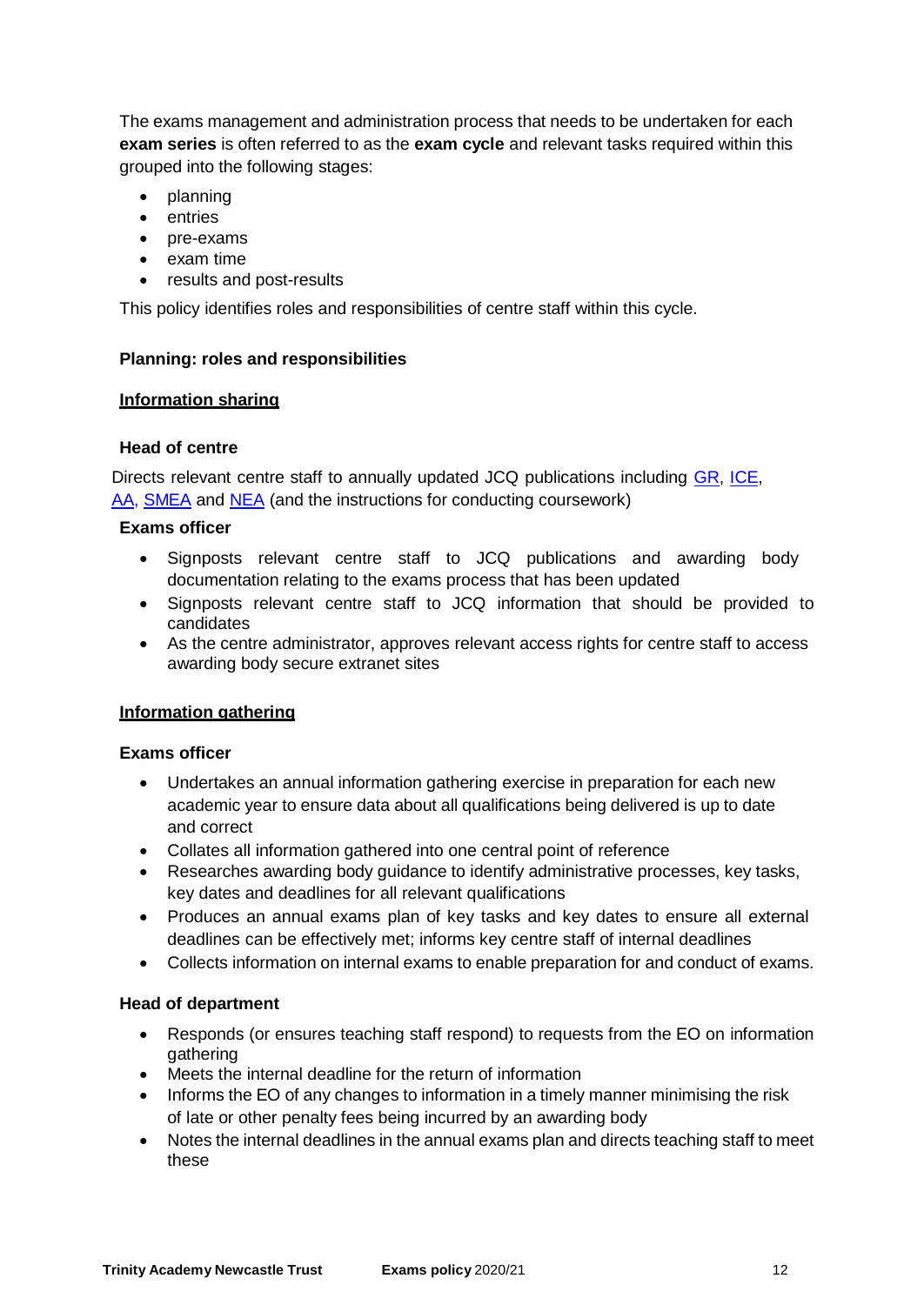# **Access arrangements**

#### **Head of centre**

- Ensures there is appropriate accommodation for candidates requiring access arrangements in the centre for all examinations and assessments
- Ensures a written process is in place to not only check the qualification(s) of the appointed assessor(s) but that the correct procedures are followed as per Chapter 7 of the JCQ publication Access Arrangements and Reasonable Adjustments
- Ensures the SENCo is fully supported in effectively implementing access arrangements and reasonable adjustments once approved

# **SENCo**

- Assesses candidates (or works with the appropriately qualified assessor as appointed by the head of centre) to identify access arrangements requirements
- Gathers evidence to support the need for access arrangements/reasonable adjustments for a candidate
- Liaises with teaching staff to gather evidence of normal way of working of an affected candidate
- Determines candidate eligibility for arrangements or adjustments that are centredelegated
- Gathers signed Personal data consent, Privacy Notice (AAO) and Data Protection confirmation forms (candidate personal data consent form) from candidates where required
- Applies for approval through Access arrangements online (AAO) via the Centre Admin Portal (CAP), where required or through the awarding body where qualifications sit outside the scope of AAO
- Keeps a file for each candidate for JCQ inspection purposes containing all the required documentation (if any documentation is kept electronically, in the event of IT failure at the time of an inspection is able to access this documentation in an alternative format)
- Employs good practice in relation to the Equality Act 2010
- Liaises with the EO regarding exam time arrangements for access arrangement candidates
- Ensures staff appointed to facilitate access arrangements for candidates are appropriately trained and understand the rules of the particular arrangement(s) and keeps a record of the content of training provided to facilitators for the required period
- Works with the EO to ensure invigilators and those acting as a facilitator fully understand the respective role and what is and what is not permissible in the exam room
- Provides and annually reviews a centre policy on the use of word processors in exams and assessments

# **Word processor policy (exams)**

A physical copy of the Word Processor Policy is located in main the exam room during every exam.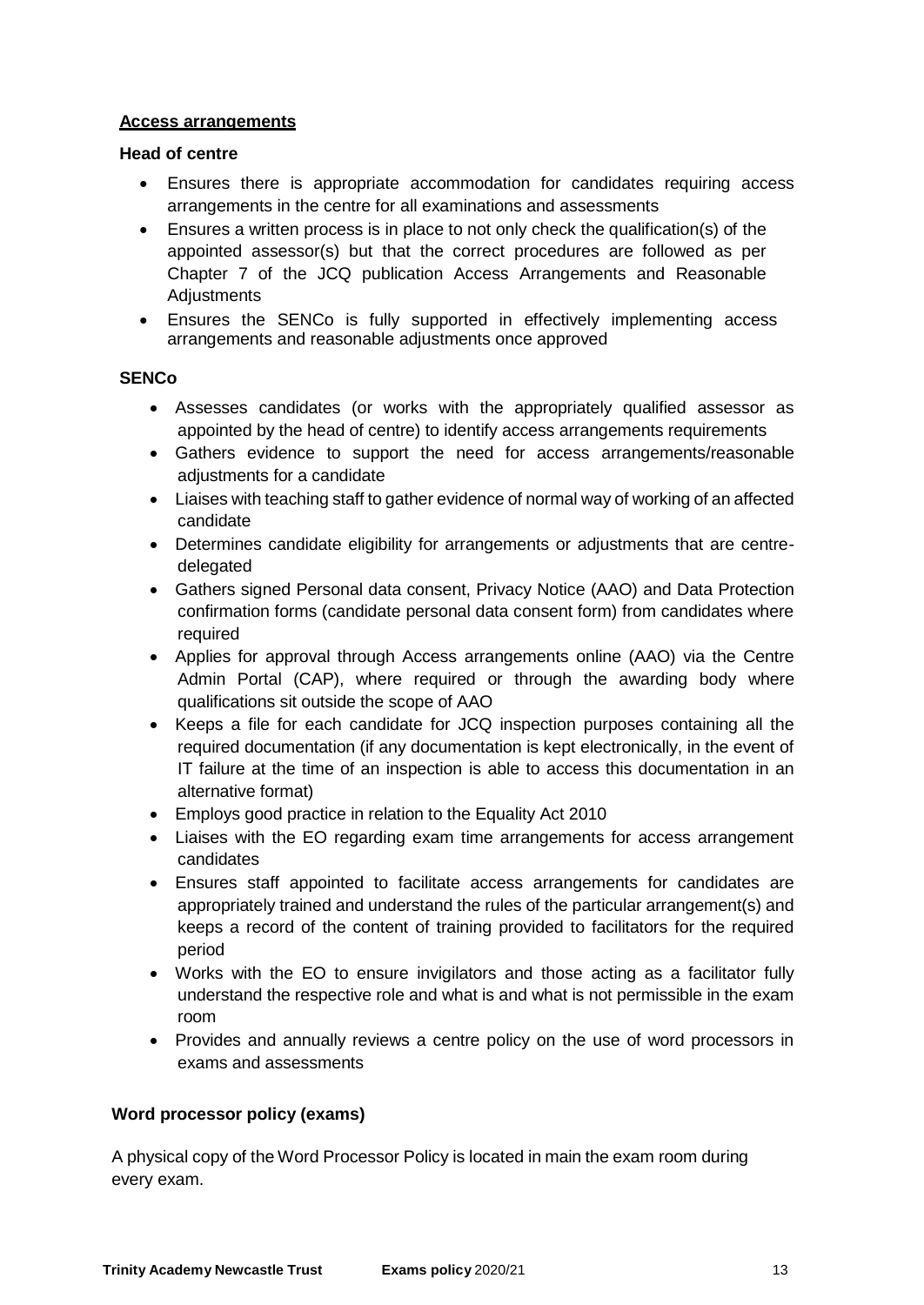The Word Processor Policy is available to view as an electronic document on a local shared network drive.

*A centre must have a policy on the use of word processors. A word processor cannot simply be granted to a candidate because he/she now wants to type rather than write in examinations or can work faster on a keyboard, or because he/she uses a laptop at home.* 

*The use of a word processor must reflect the candidate's normal way of working within the centre. For example, where the curriculum is delivered electronically and the centre provides word processors to all candidates.* 

*The centre may wish to set out the particular types of candidates which it considers would benefit from the use of a word processor. For example, a candidate with…*

*A member of the centre's senior leadership team must produce a statement for inspection purposes which details the criteria the centre uses to award and allocate word processors for examinations. …*

*A member of the centre's senior leadership team must produce a statement for inspection purposes which details the criteria the centre uses to award and allocate word processors for examinations."*

[\[AA](http://www.jcq.org.uk/exams-office/access-arrangements-and-special-consideration) 5.8]

Ensures criteria for candidates granted **separate invigilation within the centre** is clear, meets JCQ regulations and best meets the needs of individual candidates and remaining candidates in main exam rooms

# Separate invigilation within the centre policy

For example, in the case of separate invigilation, the candidate's difficulties are established within the centre (see Chapter 4, paragraph 4.1.4, page 16) and known to a Form Tutor, a Head of Year, the SENCo or a senior member of staff with pastoral responsibilities.

Separate invigilation reflects the candidate's normal way of working in internal school tests and mock examinations as a consequence of a long term medical condition or long term social, mental or emotional needs. **Example 20** is a social, mental or emotional needs.

5.16]

A candidate may only take their examinations under separate invigilation within the centre where he/she has an established difficulty - see section 5.16 of the JCQ publication Access Arrangements and Reasonable Adjustments… **Example 20** in the settlement of the settlement of the set

14]

# **Senior Leaders, Head of department, Teaching staff**

- Support the SENCo in determining and implementing appropriate access arrangements
- Provide a statement for inspection purposes which details the criteria the centre uses to award and allocate word processors for examinations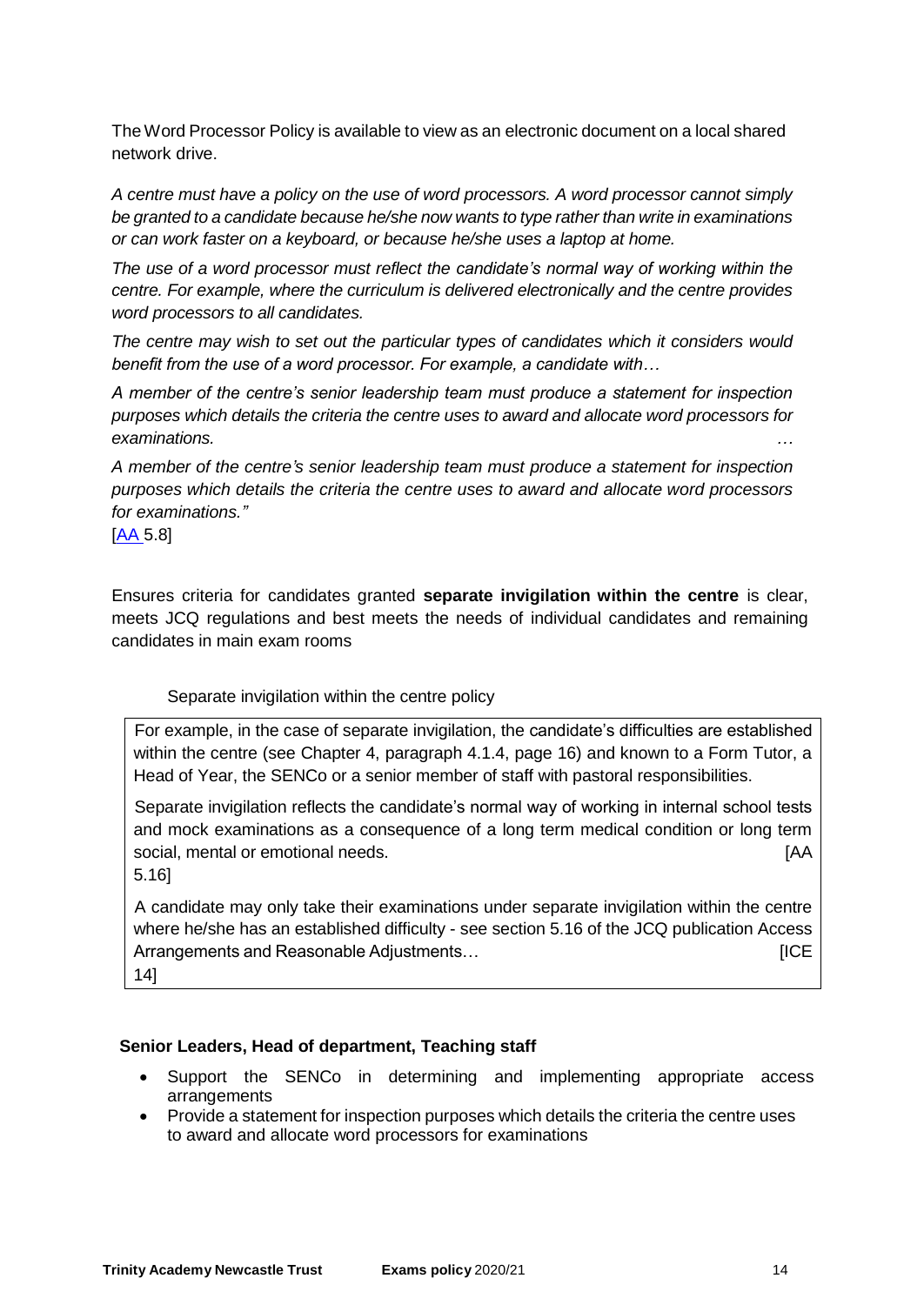# **Internal assessment and endorsements**

#### **Head of centre**

- Provides fully qualified teachers to mark non-examination assessments
- Ensures an **internal appeals procedure** relating to internal assessment decisions is in place for a candidate to appeal against and request a review of the centre's marking (see Roles and responsibilities overview)
- Ensures a **non-examination assessment policy** is in place for GCE and GCSE qualifications
- which include components of non-examination assessment (For CCEA GCSE centres this would be a controlled assessment policy)

# **Non-examination assessment policy**

A physical copy of the Non-Examination Assessment Policy is located in main the exam room during every exam.

The Non-Examination Assessment Policy is available to view as an electronic document on a local shared network drive.

The centre will… have in place and be available for inspection purposes, a written policy with regard to the management of GCE and GCSE non-examination assessments; (For CCEA GCSE centres this would be a written controlled assessments policy.) [GR 5.7]

The JCQ requires each centre to have a non-examination assessment policy in place:

- to cover procedures for planning and managing non-examination assessments;
- to define staff roles and responsibilities with respect to non-examination assessments;
- to manage risks associated with non-examination assessments.

A JCQ Centre Inspector will ask the examinations officer to confirm that such a policy is in place. The guidance provided in this document will help the head of centre to ensure that the centre's policy is fit for purpose. The policy will need to cover all types of non-examination assessment.

Additionally, each centre must have available for inspection an internal appeals procedure relating to internal assessment decisions. The same state of the state of the state of the state of the state o

Ensures any irregularities relating to the production of work by candidates are investigated and dealt with internally if discovered prior to a candidate signing the authentication statement (where required) or reported to the awarding body if a candidate has signed the authentication statement

# **Senior leaders**

- Ensure teaching staff have the necessary and appropriate knowledge, understanding, skills, and training to set tasks, conduct task taking, and to assess, mark and authenticate candidates' work (including where relevant, private candidates)
- Ensure appropriate internal moderation, standardisation and verification processes are in place

#### **Head of department**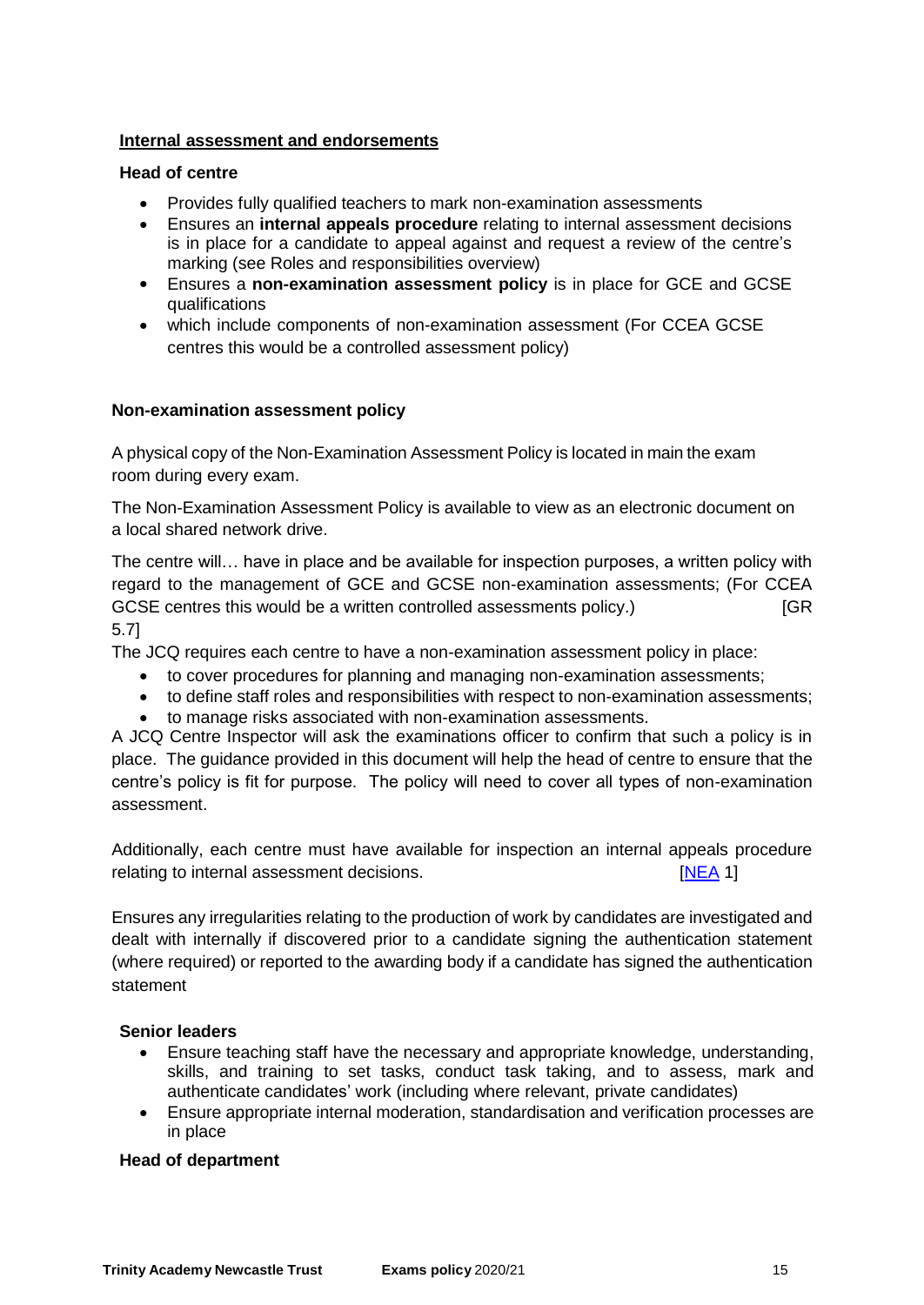- Ensures teaching staff delivering any remaining legacy GCE unitised AS and Alevel qualifications (which include elements of coursework), /aqa Applied General qualifications, OCR Cambridge Nationals, and Entry Level certificate or Project qualifications follow JCQ Instructions for [conducting coursework](http://www.jcq.org.uk/exams-office/coursework) and the specification provided by the awarding body
- Ensures teaching staff delivering GCE & GCSE specifications (which include components of non-examination assessment) follow JCQ [Instructions](http://www.jcq.org.uk/exams-office/non-examination-assessments) for [conducting non-examination](http://www.jcq.org.uk/exams-office/non-examination-assessments) [assessments](http://www.jcq.org.uk/exams-office/non-examination-assessments) and the specification provided by the awarding body
- For other qualifications, ensures teaching staff follow appropriate instructions issued by the awarding body
- Ensures teaching staff inform candidates of their centre assessed marks as a candidate may request a review of the centre's marking before marks are submitted to the awarding body

# **Teaching staff**

- Ensure appropriate instructions for conducting internal assessment are followed
- Ensure candidates are aware of JCQ and awarding body information for candidates on producing work that is internally assessed (coursework, non-examination assessments, social media) prior to assessments taking place
- Ensure candidates are informed of their centre assessed marks as a candidate may request a review of the centre's marking before marks are submitted to the awarding body

# **Exams officer**

- Identifies relevant key dates and administrative processes that need to be followed in relation to internal assessment
- Signposts teaching staff to relevant JCQ *information for candidates* documents that are annually updated

# **Invigilation**

# **Head of centre**

- Ensures relevant support is provided to the EO in recruiting, training and deploying a team of invigilators
- Ensures, if contracting supply staff to act as invigilators, that such persons are competent and fully trained, understanding what is and what is not permissible
- Determines if additional invigilators will be deployed in timed Art exams in addition to the subject teacher to ensure the supervision of candidates is maintained at all times

- Recruits additional invigilators where required to effectively cover all exam periods/series' throughout the academic year
- Collects information on new recruits to identify if they have invigilated previously and if any current maladministration/malpractice sanctions are applied to them
- Provides training event for new invigilators on the instructions for conducting exams and an annual update for the existing invigilation team so that they are aware of any changes in a new academic year before they are allocated to invigilate and exam.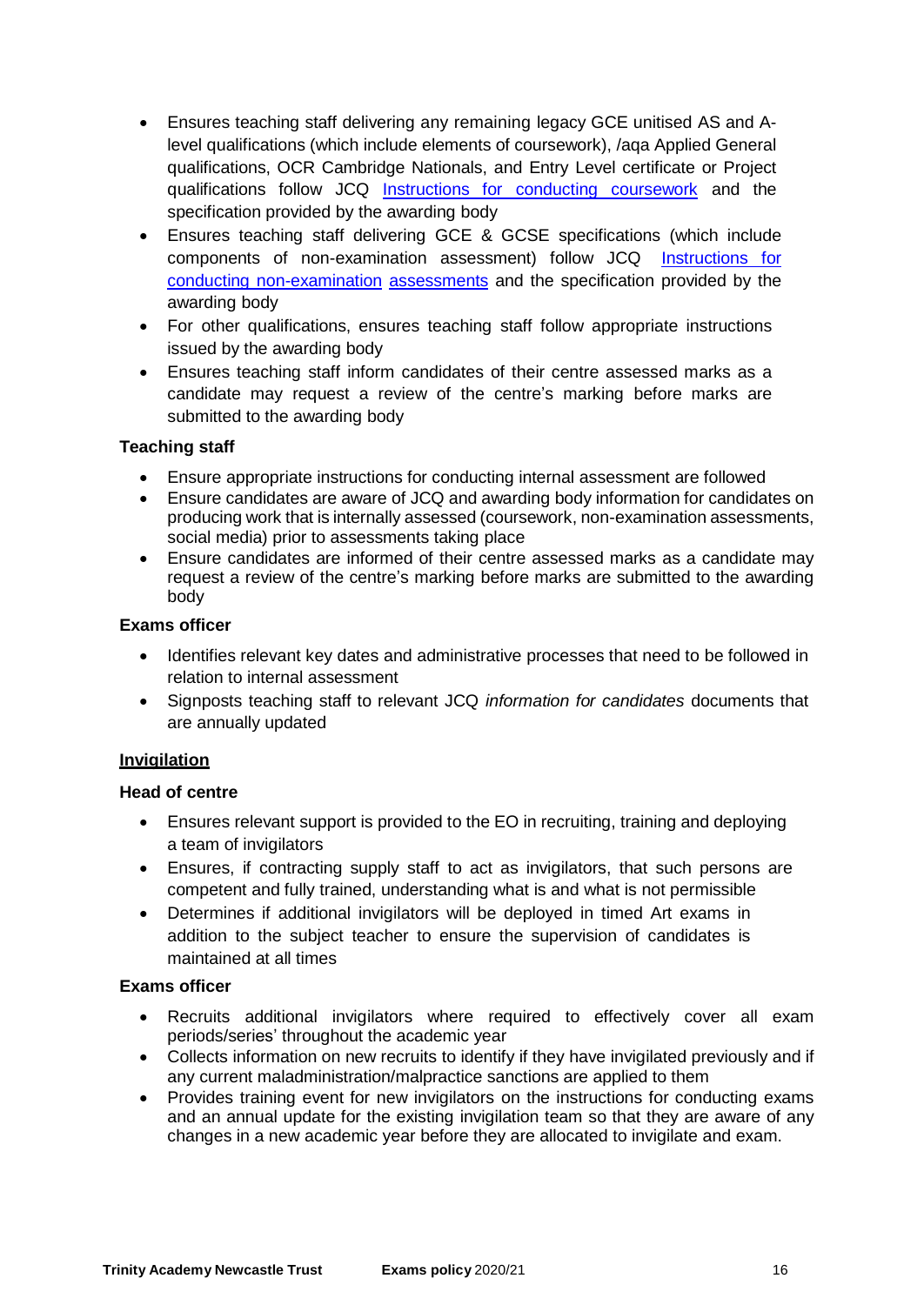- Ensures invigilators supervising access arrangement candidates understand their role (and the role of a facilitator who may be supporting a candidate) and the rules and regulations of the access arrangement(s)
- Ensures invigilators are briefed on the access arrangement candidates in their exam room (and that these candidates are identified on the seating plan) and confirms invigilators understand what is and what is not permissible
- Collects evaluation of training to inform future events

# **Entries: roles and responsibilities**

#### **Estimated entries**

#### **Exams officer**

Requests estimated or early entry information, where this may be required by awarding bodies, from HoDs in a timely manner to ensure awarding body external deadlines for submission can be met

#### **Estimated entries collection and submission procedure**

- Exams Officer requests the teaching staff and HODs for estimated entries.
- Teaching staff submit estimated entries to Exams officer by deadline.
- Exams officer submits estimated entries via awarding body websites.

Makes candidates aware of the JCQ Information for candidates – Privacy Notice at the start of a vocational qualification or when entries are being processed for a general qualification

#### **SLT/Heads of department**

- Provides entry information requested by the EO to the internal deadline
- Informs the EO immediately of any subsequent changes to entry information

# **Final entries**

# **Exams officer**

- Requests final entry information from HoDs in a timely manner to ensure awarding body external deadlines for submission can be met
- Informs HoDs of subsequent deadlines for making changes to final entry information without charge
- Confirms with HoDs final entry information that has been submitted to awarding bodies
- Ensures as far as possible that entry processes minimise the risk of entries or registrations being missed reducing the potential for late or other penalty fees being charged by awarding bodies
- Observes each awarding body's terms and conditions for the entry and withdrawal of candidates for their examinations and assessments, and observes any regulatory requirements for the qualification

 $\bullet$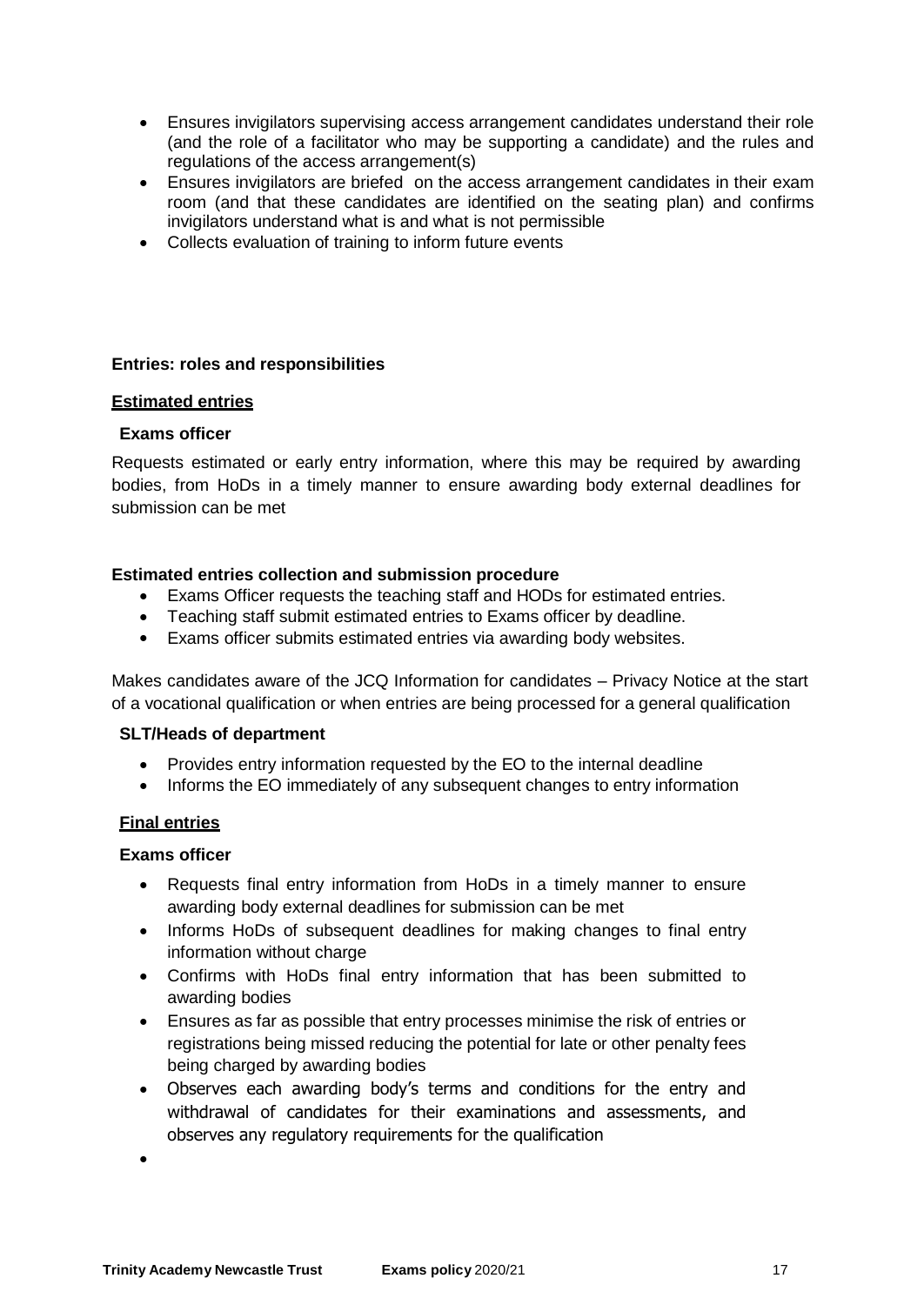# **Final entries collection and submission procedure**

- Exams Officer requests the teaching staff and HODs for entries.
- Teaching staff submit entries to Exams officer by deadline.
- Exams officer submits entries via awarding body websites.

#### **Head of department**

- Provides information requested by the EO to the internal deadline
- Informs the EO immediately, or at the very least prior to the deadlines, of any subsequent changes to final entry information, which includes
	- o changes to candidate personal details
	- o amendments to existing entries
	- o withdrawals of existing entries
- Checks final entry submission information provided by the EO and confirms information is correct

#### **Late entries**

#### **Exams officer**

- Has clear entry procedures in place to minimise the risk of late entries
- Charges any late or other penalty fees to departmental budgets

#### **Head of department**

Minimises the risk of late entries by

- following procedures identified by the EO in relation to making final entries on time
- meeting internal deadlines identified by the EO for making final entries

#### **Candidate statements of entry**

#### **Exams officer**

Provides candidates with statements of entry for checking

# **Teaching staff**

Ensure candidates check statements of entry and return any relevant confirmation required to the EO

#### **Candidates**

Confirm entry information is correct or notify the EO of any discrepancies

#### **Pre-exams: roles and responsibilities**

#### **Access arrangements**

#### **SENCo**

 Ensures appropriate arrangements, adjustments and adaptations are in place to facilitate access to exams/assessments for candidates where they are disabled within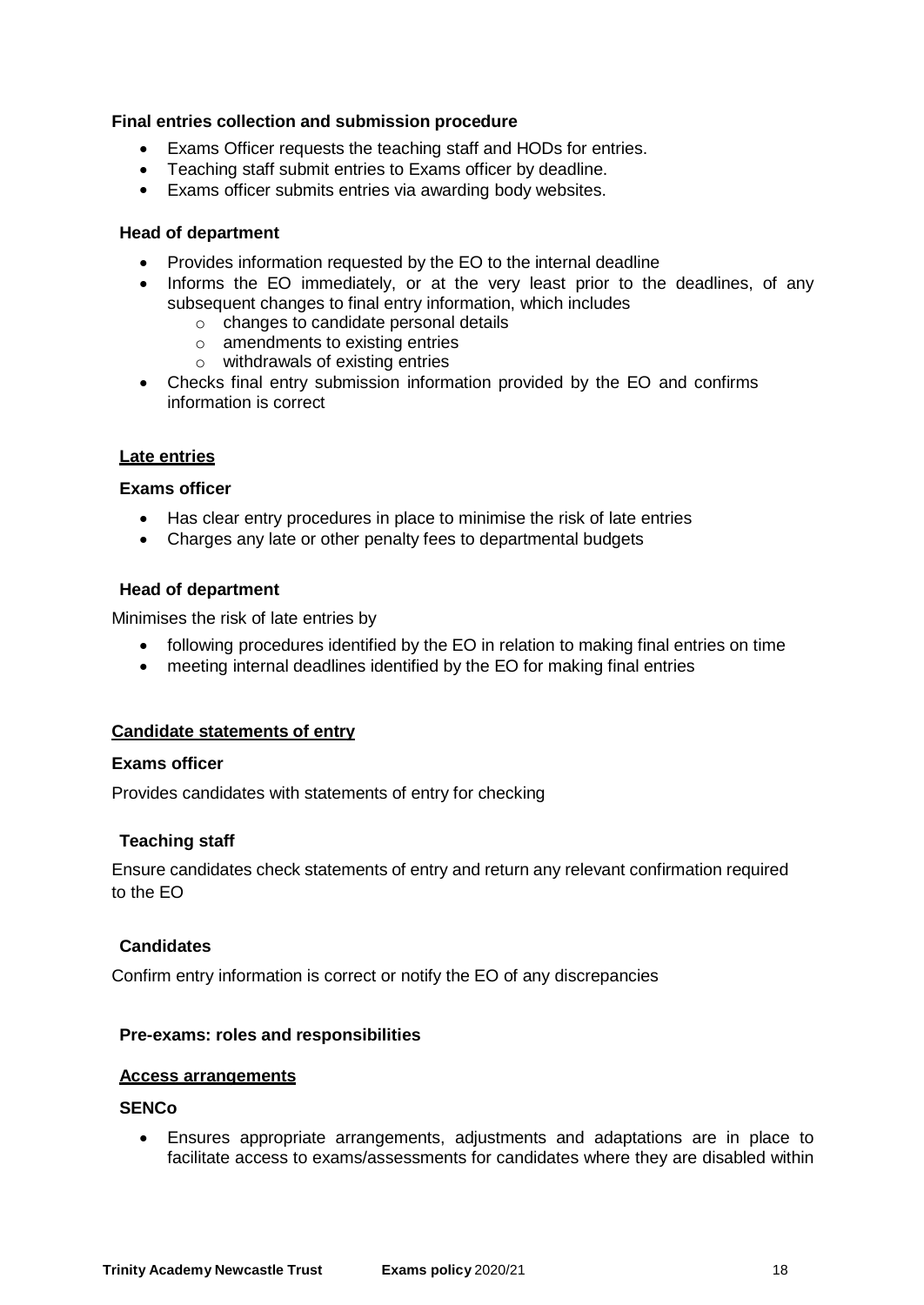the meaning of the Equality Act (unless a temporary emergency arrangement is required at the time of an exam)

- Ensures a candidate is involved in any decisions about arrangements, adjustments and /or adaptations that may be put in place for him/her
- Ensures exam information (JCQ information for candidates information, individual exam timetable etc.) is adapted where this may be required for a disabled candidate to access it
- Allocates appropriately trained centre staff to facilitate access arrangements for candidates in exams and assessments (ensuring that the facilitator appointed meets JCQ requirements and fully understands the rule of the particular access arrangement)
- Where relevant, ensures the necessary and appropriate steps are undertaken to gather an appropriate picture of need and demonstrate normal way of working for a private candidate (including distance learners and home educated candidates) and that the candidate is assessed by the centre's appointed assessor

# **Briefing candidates**

#### **Exams officer**

- Issues individual exam timetable information to candidates and informs candidates of any contingency day awarding bodies may identify in the event of national or local disruption to exams
- Prior to exams issues relevant JCQ information for candidates documents
- Where relevant, issues relevant awarding body information to candidates
- Issues centre exam information to candidates including information on:
	- o exam timetable clashes
	- o arriving late for an exam
	- o absence or illness during exams
	- o what equipment is/is not provided by the centre
	- o food and drink in exam rooms
	- o wrist watches in exam rooms
	- o when and how results will be issued and the staff that will be available
	- $\circ$  the post-results services and how the centre deals with requests from candidates
	- o when and how certificates will be issued

# **Access to scripts, reviews of results and appeals procedures**

Parents/carers must request the head of centre for access to scripts and/or reviews of results. The Head of centre will decide whether the request is to be granted or not. If the request is to be granted, the information is passed on to the Exams Officer who arranges for the request to be fulfilled.

#### **Dispatch of exam scripts**

#### **Exams officer**

Identifies and confirms arrangements for the dispatch of candidate exam scripts with the DfE (STA) 'yellow label service' or the awarding body where qualifications sit outside the scope of the service

#### **Estimated grades**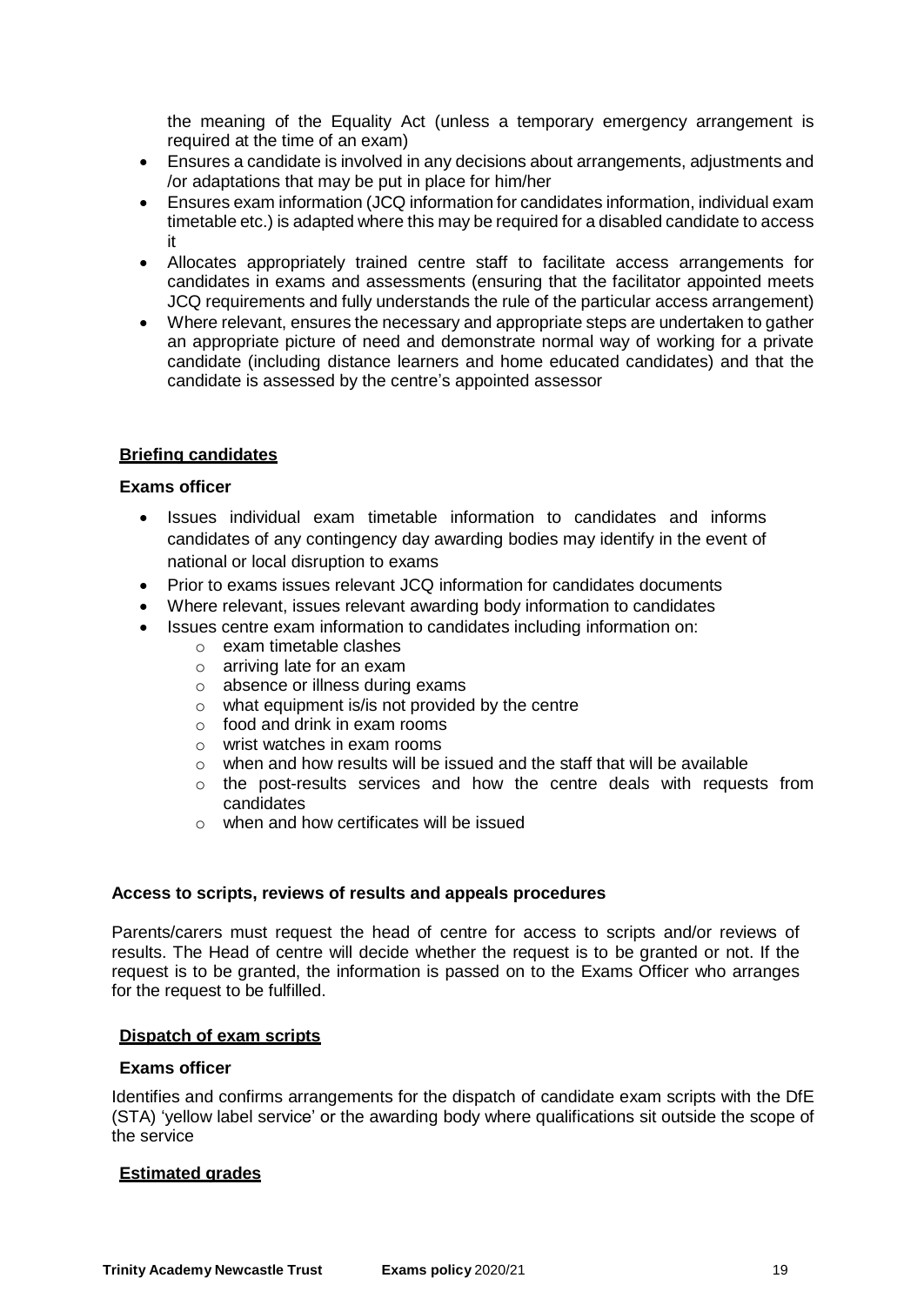# **Head of department**

Ensures teaching staff provide estimated grade information to the EO by the internal deadline (where this still may be required by the awarding body)

#### **Exams officer**

- Submits estimated grade information to awarding bodies to meet the external deadline (where this may still be required by the awarding body)
- Keeps a record to track what has been sent

#### **Internal assessment and endorsements**

#### **Head of centre**

 Ensures procedures are in place for candidates to appeal internal assessment decisions and make requests for reviews of marking

# **SENCo**

 Liaises with teaching staff to implement appropriate access arrangements for candidates undertaking internal assessments and practical endorsements

#### **Teaching staff**

- Support the SENCo in implementing appropriate access arrangements for candidates undertaking internal assessments and practical endorsements
- Assess and authenticate candidates' work
- Assess endorsed components
- Ensure candidates are informed of centre assessed marks prior to marks being submitted to awarding bodies

#### **Head of department**

- Ensures teaching staff assess and authenticate candidates' work to the awarding body requirements
- Ensures teaching staff assess endorsed components according to awarding body requirements
- Ensures teaching staff provide marks for internally assessed components and grades for endorsements of qualifications to the EO to the internal deadline
- Ensures teaching staff provide required samples of work for moderation and sample recordings for monitoring to the EO to the internal deadline

#### **Exams officer**

- Submits marks, endorsement grades and samples to awarding bodies/moderators/monitors to meet the external deadline
- Keeps a record to track what has been sent
- Logs moderated samples returned to the centre
- Ensures teaching staff are aware of the requirements in terms of retention and subsequent disposal of candidates' work

#### **Candidates**

• Authenticate their work as required by the awarding body

#### **Invigilation**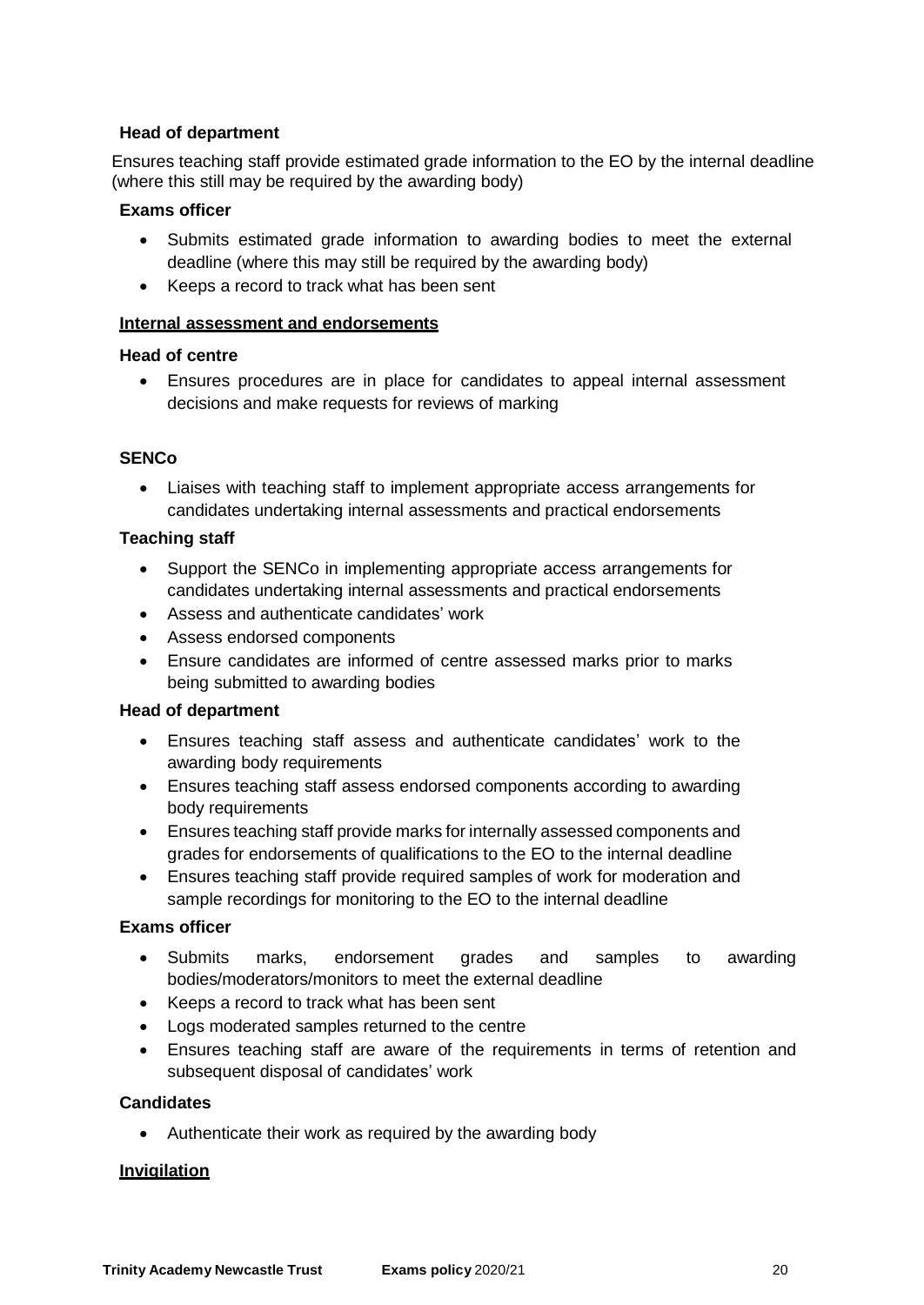# **Exams officer**

- Provides an annually reviewed/updated invigilator handbook to invigilators, trains new invigilators on appointment and updates experienced invigilators annually
- Deploys invigilators effectively to exam rooms throughout an exam series (including the provision of a roving invigilator where a candidate and invigilator [acting as a practical assistant, reader or scribe] are accommodated on a 1:1 basis to enter the room at regular intervals in order to observe the conducting of the exam, ensuring all relevant rules are being adhered to and supporting the practical assistant/reader and/or scribe in maintaining the integrity of the exam)
- Allocates invigilators to exam rooms (or where supervising candidates due to a timetable clash) according to the required ratios
- Liaises with the SENCo regarding the facilitation and invigilation of access arrangement candidates

# **SENCo**

 Liaises with the EO regarding facilitation and invigilation of access arrangement candidates

#### **Invigilators**

• Provide information as requested on their availability to invigilate throughout an exam series

#### **JCQ inspection visit**

#### **Exams officer**

Will accompany the Inspector throughout the a visit

*"It is the responsibility of the head of centre to ensure that his/her centre….allows all venues used for examinations and assessments, paperwork and secure storage facilities to be open to inspection. (JCQ Centre Inspectors will identify themselves with a photo ID card.) The Inspector must be accompanied throughout his/her tour of the premises, including inspection of the centre's secure storage facility"* [\[ICE](http://www.jcq.org.uk/exams-office/ice---instructions-for-conducting-examinations) 5]

**SENCo** or relevant **Senior leader** (in the absence of the SENCo)

- Will meet with the inspector when requested to provide documentary evidence regarding access arrangement candidates and address any questions, the inspector may raise
- Ensures that information is readily available for inspection at the venue where the candidate is taking the exam(s)

#### **Seating and identifying candidates in exam rooms**

# **Exams officer**

Ensures a procedure is in place to verify candidate identity including private candidates

# **Verifying candidate identity procedure**

The Head of centre (or a senior leader in their absence) will visually identify each candidate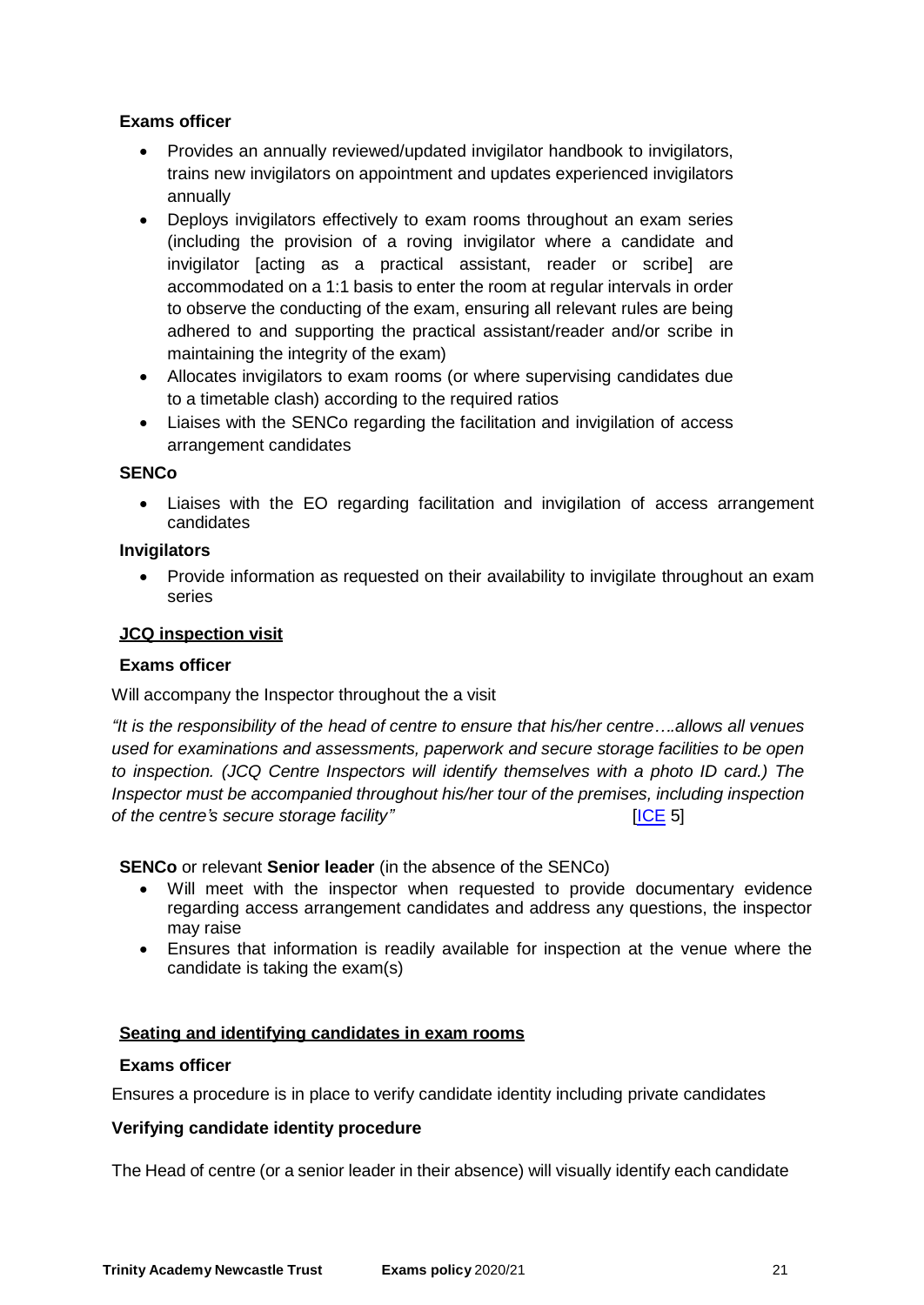and direct them to their seats in the exam room. In case of new or private pupils, a government-issued photographic identification is required. In case of religious clothing, (such as a veil) and access arrangement candidates, appropriate measures are put in place for the candidate to be identified by an appropriate-gendered member of staff. In instances where the candidate cannot comply with the above identification procedure, the centre may refuse entry.

*"The centre will... have in place written procedures to verify the identity of all candidates at the time of the examination or assessment…"* [\[GR](http://www.jcq.org.uk/exams-office/general-regulations) 5.9]

*Invigilators must establish the identity of all candidates sitting examinations.*

*…A private/external or a transferred candidate who is not known to the school or college must show photographic documentary evidence to prove that he/she is the same person who entered/registered for the examination/assessment, e.g. passport or photographic driving licence…*

*…Where it is impossible to identify a candidate due to the wearing of religious clothing, such as a veil, the candidate should be approached by a member of staff of the same gender and taken to a private room where they should be politely asked to remove the religious clothing for identification purposes. Centres must inform candidates in advance of this procedure and well before their first examination.*

*Once identification has been established, the candidate should replace, for example, their veil and proceed as normal to sit the examination."* [\[ICE](http://www.jcq.org.uk/exams-office/ice---instructions-for-conducting-examinations) 16]

- Ensures invigilators are aware of the procedure
- Provides seating plans for exam rooms according to JCQ and awarding body requirements (and ensures candidates with access arrangements are identified on the seating plan)

# **Invigilators**

- Follow the procedure for verifying candidate identity provided by the EO
- Seat candidates in exam rooms as instructed by the EO/on the seating plan

# **Security of exam materials**

- Confirms appropriate arrangements are in place to ensure that confidential materials are only delivered to those authorised by the head of centre.
- Has a process in place to demonstrate the receipt, secure movement and secure storage of confidential exam materials within the centre
- Ensures a log is kept at the initial point of delivery recording confidential materials received and signed for by authorised staff within the centre and that appropriate arrangements are in place for confidential materials to be immediately transferred to the secure storage facility until they can be removed from the dispatch packaging and checked in the secure room before being returned to the secure storage facility in timetable order
- Ensures the secure storage facility contains only current and live confidential material (including live confidential exam stationery provided by the awarding body for the use of candidates in their assessment)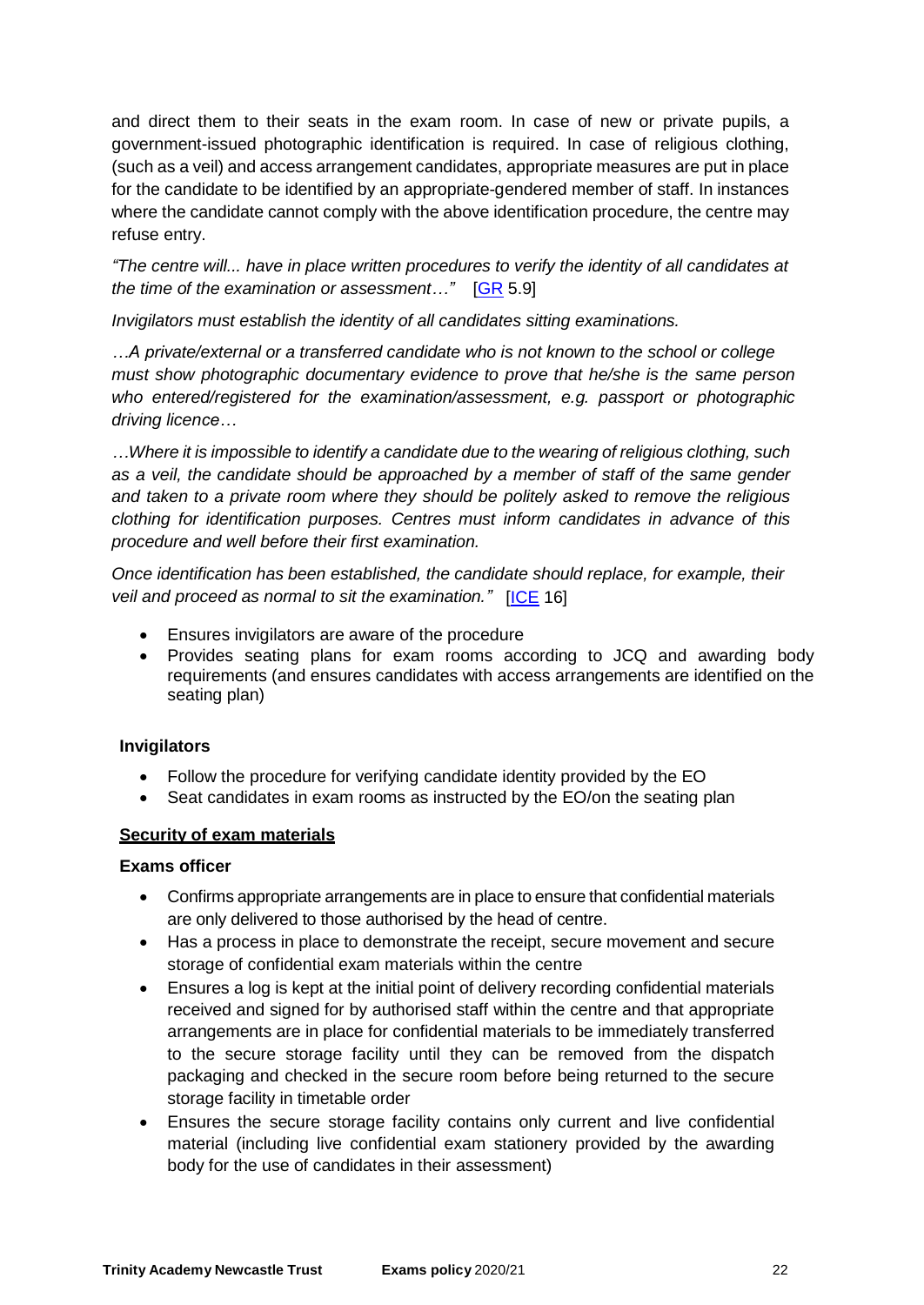Ensures that examination stationery, e.g. answer booklets and formula booklets are stored in the secure room (attempting to store this material in the secure storage facility, when sufficient space allows)

# **Reception staff**

 Follow the process to log confidential materials delivered to/received by the centre to the point materials are issued to authorised staff for transferal to the secure storage facility

# **Teaching staff**

 Adhere to the process to record the secure movement of confidential materials taken from or returned to secure storage throughout the time the material is confidential

# **Timetabling and rooming**

# **Exams officer**

- Produces a master centre exam timetable for each exam series
- Identifies and resolves candidate exam timetable clashes according to the regulations (only applying overnight supervision arrangements as a last resort, once all other options have been exhausted and according to the centre's policy)
- Identifies exam rooms and specialist equipment requirements
- Allocates invigilators to exam rooms (or where supervising candidates due to an exam timetable clash) according to required ratios
- Liaises with site staff to ensure exam rooms are set up according to JCQ and awarding body requirements
- Liaises with the SENCo regarding rooming of access arrangement candidates

# **SENCo**

- Liaises with the EO regarding rooming of access arrangement candidates
- Liaises with other relevant centre staff to ensure appropriate arrangements, adjustments and adaptations are in place to facilitate access for disabled candidates to exams

# **Site staff**

 Liaise with the EO to ensure exam rooms are set up according to JCQ and awarding body requirements

# **Alternative site arrangements**

- Ensures question papers will only be taken to an alternative site where the published criteria for an alternative site arrangement has been met
- Will inform the JCQ Centre Inspection Service to timescale by submitting a JCQ *Alternative Site arrangement* notification through CAP (or through the awarding body where a qualification may sit outside the scope of CAP) of any alternative sites that will be used to conduct timetabled examination components of the qualifications listed in the JCQ regulations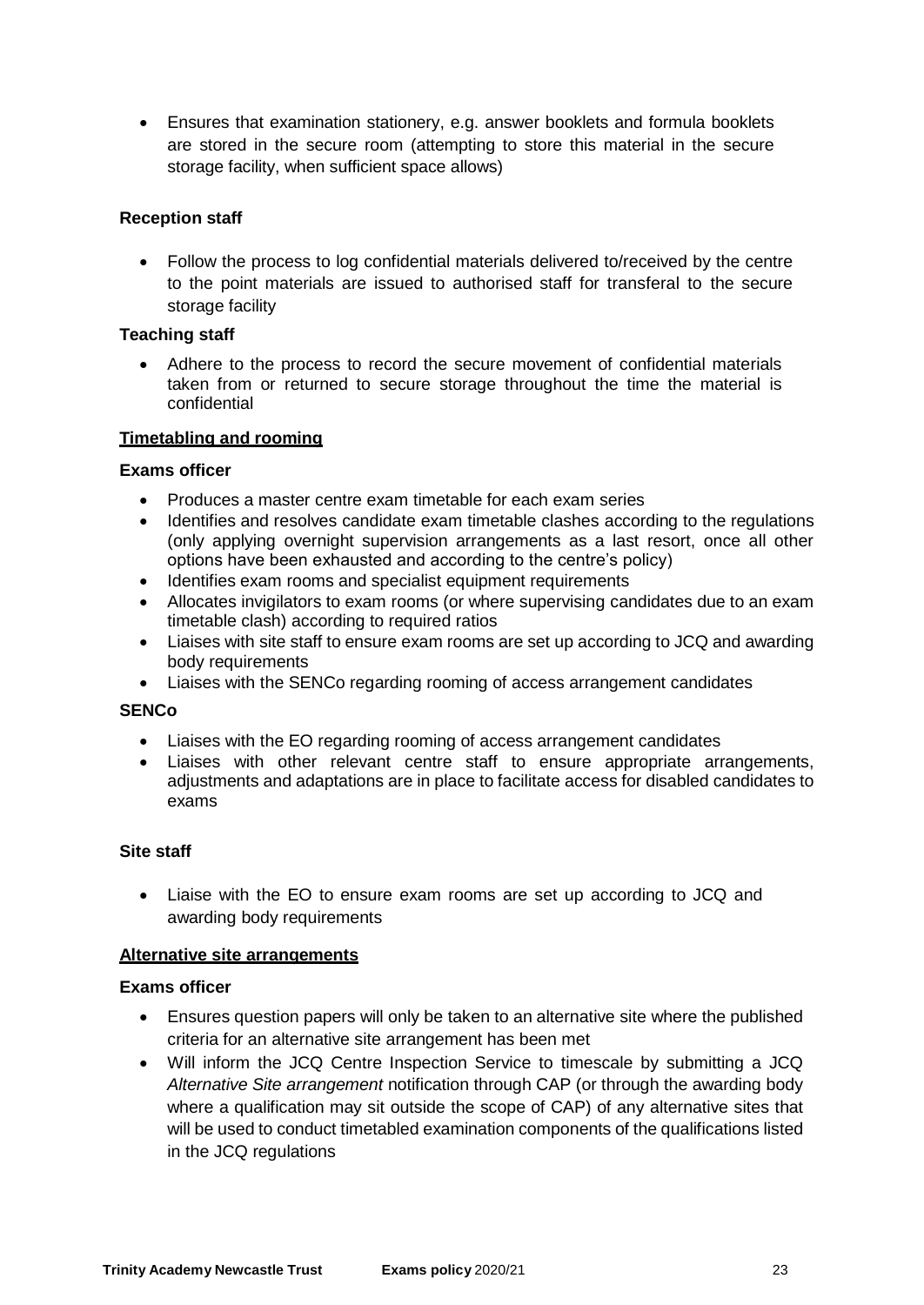# **Centre consortium arrangements**

# **Exams officer**

Processes applications for *Centre Consortium arrangements* through CAP to the awarding body deadline (or through the awarding body where a qualification may sit outside the scope of CAP)

#### **Head of department**

Informs the EO of any joint teaching arrangements in place and where the centre is acting as the consortium co-ordinator

#### **Transferred candidate arrangements**

#### **Exams officer**

- Liaises with the host or entering centre, as required
- Processes requests for *Transferred Candidate arrangements* through CAP to the awarding body deadline (or through the awarding body where a qualification may sit outside the scope of CAP)
- Where relevant (for an internal candidate) informs the candidate of the arrangements that have been made for their transferred candidate arrangements

#### **Internal exams**

#### **Exams officer**

- Prepares for the conduct of internal exams under external condition
- Provides a centre exam timetable of subjects and rooms
- Provides seating plans for exam rooms
- Requests internal exam papers from teaching staff
- Arranges invigilation

#### **SENCo**

Liaises with teaching staff to make appropriate arrangements for access arrangement candidates

#### **Teaching staff**

- Provide exam papers and materials to the EO
- Support the SENCo in making appropriate arrangements for access arrangement candidates

#### **Exam time: roles and responsibilities**

#### **Access arrangements**

- Provides cover sheets for access arrangement candidates' scripts where required for particular arrangements
- Has a process in place to deal with emergency access arrangements as they arise at the time of exams
	- $\circ$  applies for approval through AAO where required or through the awarding body where qualifications sit outside the scope of AAO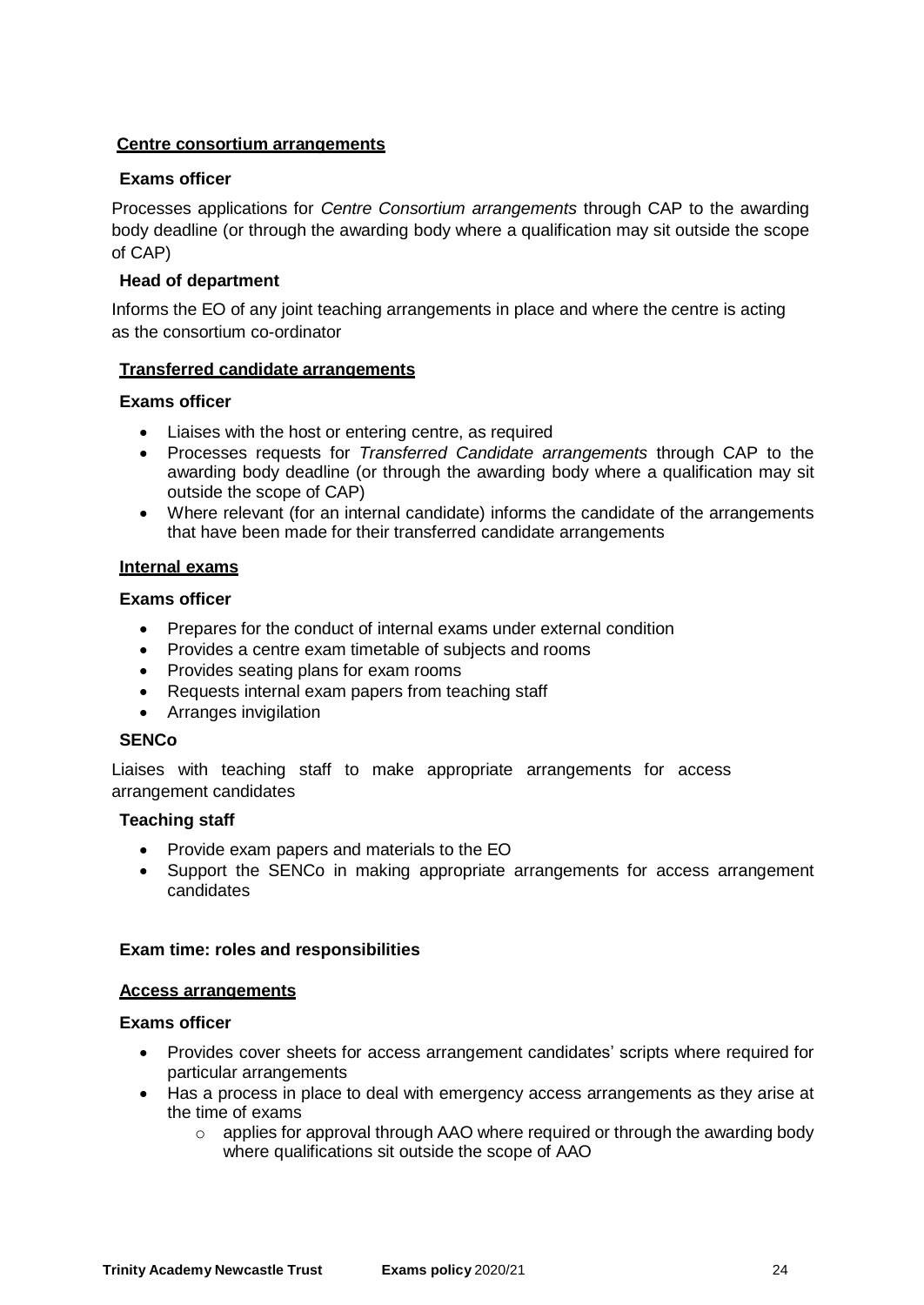# **Candidate absence**

# **Candidate absence policy**

A member of the pastoral team checks if all candidates are present in the pre-exam assembly. Any missing candidates (and/or their parents/carers) are contacted to confirm absence.

# **Invigilators**

- Are informed of the policy/process for dealing with absent candidates through training
- Ensure that confirmed absent candidates are clearly marked as such on the attendance register and seating plan

# **Candidates**

Are re-charged relevant entry fees for unauthorised absence from exams

# **Candidate behaviour**

See *Irregularities* below.

# **Candidate belongings**

See *Unauthorised materials*.

# **Candidate late arrival**

#### **Exams officer**

- Ensures that candidates who arrive very late for an exam are reported to the awarding body by submitting a report on candidate admitted very late to examination room through CAP to timescale
- Warns candidates that their script may not be accepted by the awarding body

# **Invigilators**

- Are informed of the policy/process for dealing with late/very late arrival candidates through training
- Ensure that relevant information is recorded on the exam room incident log

# **Candidate late arrival policy**

- A member of the pastoral team checks if all candidates are present in the pre-exam assembly.
- Any missing candidates (and/or their parents/carers) are contacted to confirm absence.
- In case they do intend on coming in, but are running late, the exams officer will make appropriate provisions (separate exam room, late/very late arrival forms, etc.).
- Upon arrival, the candidate will report to reception.
- The reception staff will contact the pastoral team, who will make their way to the reception to receive and identify the candidate.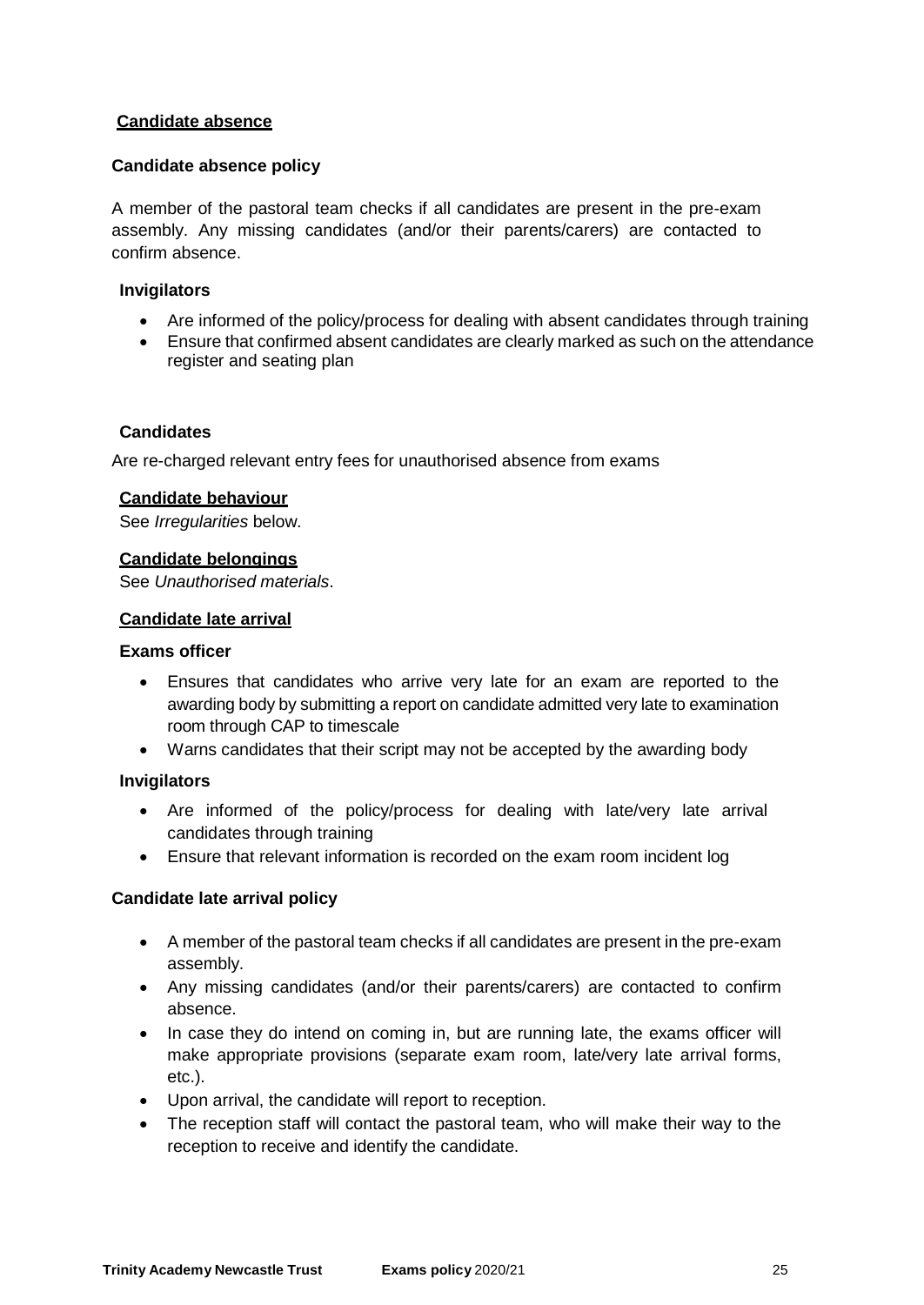- The candidate will then be accompanied by the member of the Pastoral team to the exam room.
- The candidate may be allowed into the main exam room, or will be assigned a separate room and invigilator.
- The candidate will be given the opportunity to sit the examination for its published duration at the discretion of the exams officer.
- The invigilator will take note of the individual start time for the candidate and work out the end time. The invigilator will then instruct and brief the candidate for the exam.

*"A candidate who arrives after the start of the examination may be allowed to enter the examination room and sit the examination. This is entirely at the discretion of the centre…*

*A candidate who arrives after the start of the examination should be allowed the full time for the examination, depending on the centre's organisational arrangements and provided that adequate supervision arrangements are in place…"*

[\[ICE](http://www.jcq.org.uk/exams-office/ice---instructions-for-conducting-examinations) 21]

# **Conducting exams**

# **Head of centre**

Ensures venues used for conducting exams meet the requirements of JCQ and awarding bodies

# **Exams officer**

- Ensures exams are conducted according to JCQ and awarding body instructions
- Uses an *exam day checklist* to ensure each exam session is fully prepared for, unplanned events can be dealt with and associated follow-up is completed

# **Dispatch of exam scripts**

# **Exams officer**

- Dispatches scripts as instructed by JCQ and awarding bodies
- Keeps appropriate records to track dispatch

# **Exam papers and materials**

- Organises exam question papers and associated confidential resources in date order in the secure storage facility
- Attaches erratum notices received to relevant exam question paper packets
- Collates attendance registers and examiner details in date order
- Regularly checks mail or email inbox for updates from awarding bodies
- In order to avoid potential breaches of security, ensures prior to question paper packets being opened that another member of staff or an invigilator checks the day, date, time, subject, unit/component and tier of entry if appropriate, immediately before a question paper packet is opened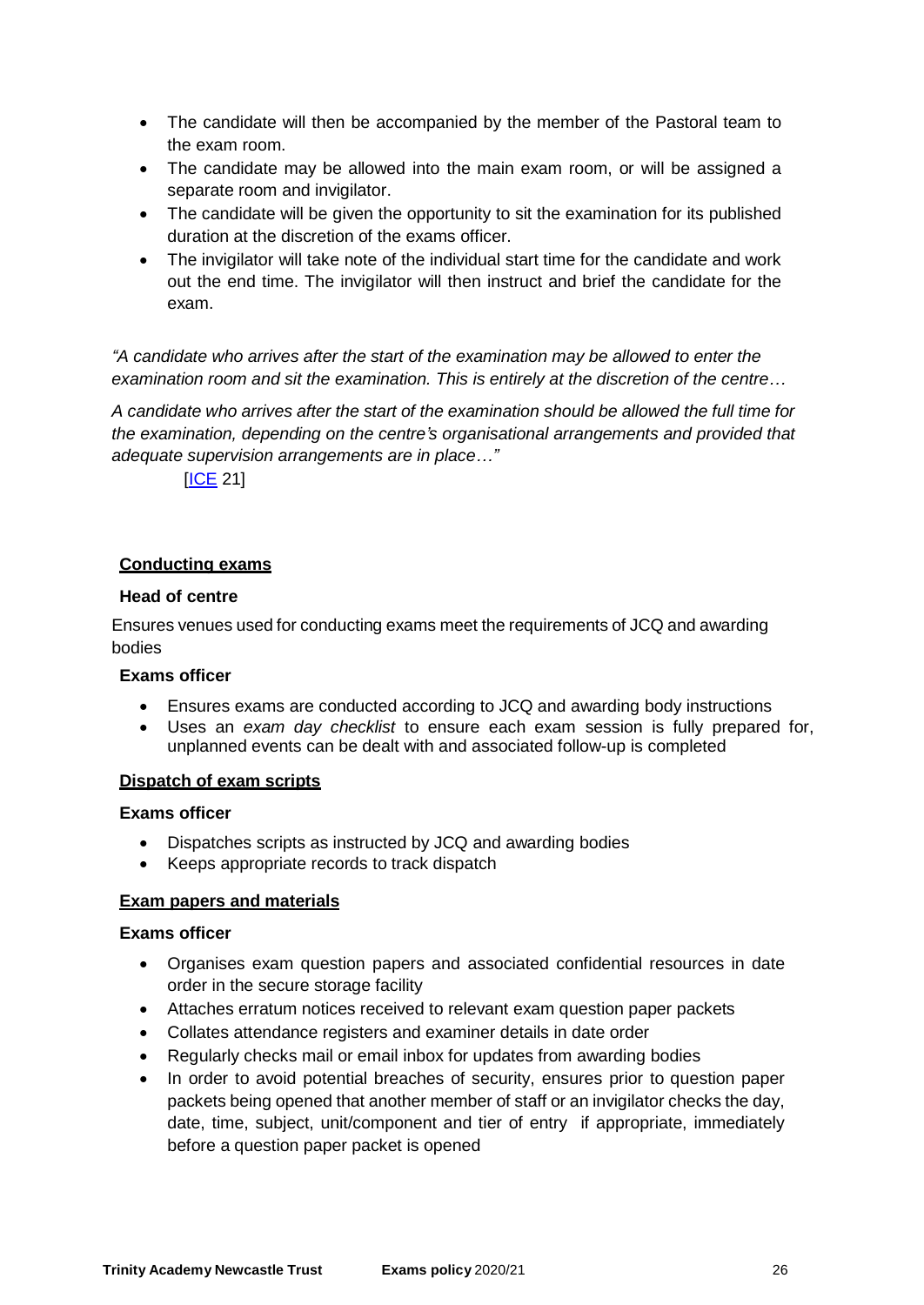- Ensures this additional/second check (which takes place in the secure room if a question paper packet has to be split or in the designated exam room if not) is recorded
- Where allowed by the awarding body, only releases exam papers and materials to teaching departments for teaching and learning purposes after the published finishing time of the exam, or until any timetable clash candidates have completed the exam

# **Exam rooms**

#### **Head of centre**

- Ensures that internal tests, mock exams, revision or coaching sessions are not conducted in a room 'designated' as an exam room
- Ensures that when a room is 'designated' as an exam room it is not used for any purpose other than conducting external exams
- Ensures only authorised centre staff are present in exam rooms
- Ensures the centre's policy relating to food and drink that may be allowed in exam rooms is clearly communicated to candidates
- Ensures the centre's policy on candidates leaving the exam room temporarily is clearly communicated to candidates

Ensure the centre's policy on candidates leaving the exam room temporarily is clearly communicated to candidates

# **Food and drink in exam rooms policy**

Any food or drink brought into the examination room whether by the candidate or the centre will be allowed, provided **all** the following criteria are met…

- The Head of Centre allows it
- Has a medical condition
- The food/drink container is free from packaging and void of any written material and/or labels.
- The food/drink container is transparent.
- The food/drink does not cause any disturbance, inconvenience or discomfort to other candidates.
- For example, the following are **not allowed**…
	- o Noisy foods/drinks
	- o Food/drink that has a strong smell, regardless of the candidate's opinion on the amicability of the smell.
	- $\circ$  Food/drink that has potential of causing a mess

# **Policy on candidates leaving the exam room temporarily**

Candidates who are allowed to leave the examination room temporarily must be accompanied by a member of centre staff. This must not be the candidate's subject teacher or a subject expert for the examination in question. Those candidates may be allowed extra time at the discretion of the centre to compensate for their temporary absence. [\[ICE](http://www.jcq.org.uk/exams-office/ice---instructions-for-conducting-examinations) 3]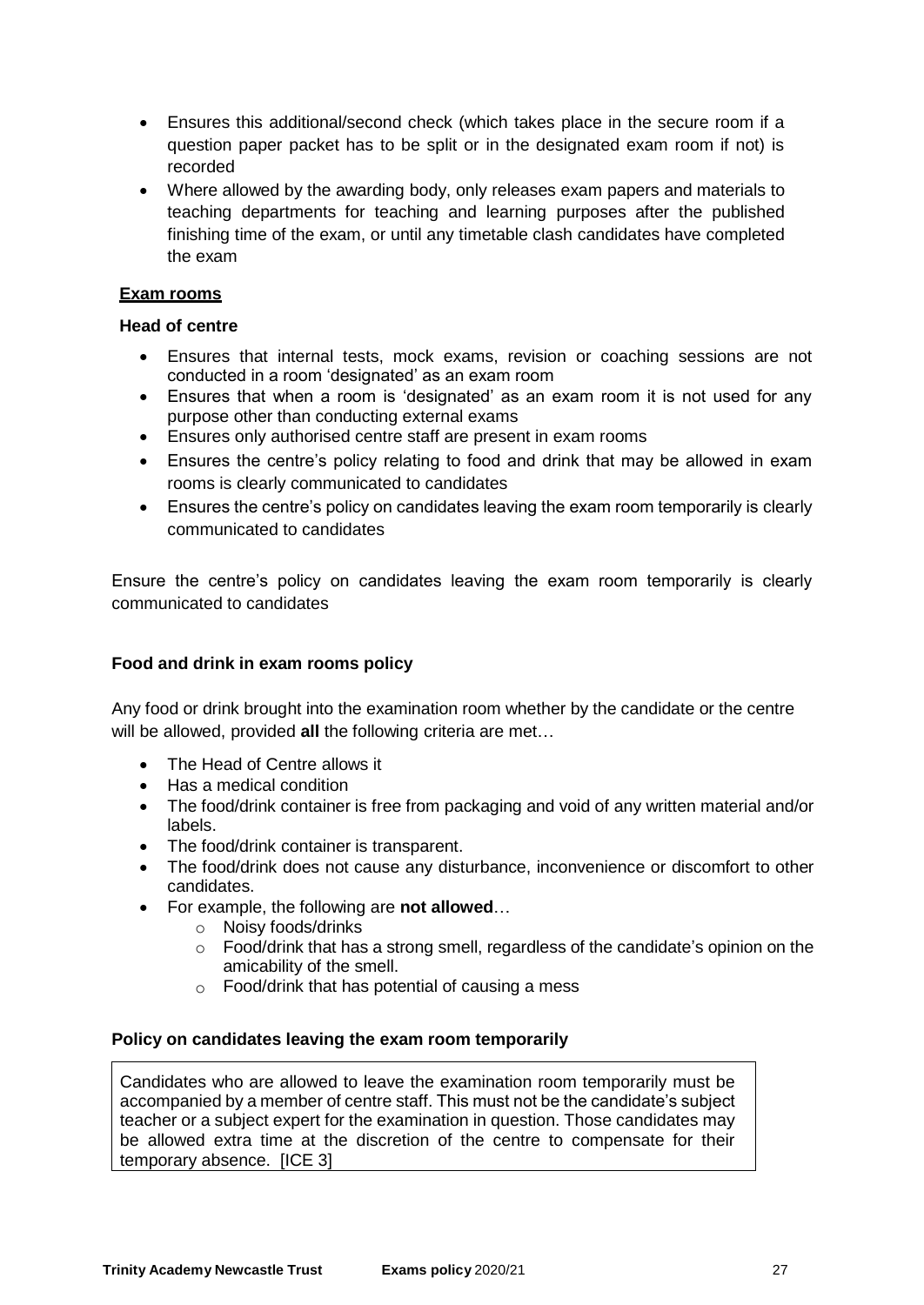Allowing time to be compensated where a candidate leaves the exam room temporarily, accompanied by a member of centre staff, is at the discretion Trust. Having a documented policy ensures:

- candidates are aware of the centre's arrangements where time may or may not be compensated for any temporary absence from the exam room
- staff involved in the exams process understand how this will be managed at the time of the exam
- the centre can demonstrate the policy if asked/challenged by a candidate (and/or parent/carer)

# **Exams officer**

- Ensures exam rooms are set up and conducted as required in the regulations
- Provides invigilators with appropriate resources to effectively conduct exams
- Briefs invigilators on exams to be conducted on a session by session basis (including the arrangements in place for any transferred candidates and access arrangement candidates)
- Ensures sole invigilators have an appropriate means of summoning assistance (if this is a mobile phone, instructs the invigilator that this must be on silent mode)
- Ensures invigilators understand they must be vigilant and remain aware of incidents or emerging situations, looking out for malpractice or candidates who may be in distress, recording any incidents or issues on the exam room incident log
- Ensures invigilators understand how to deal with candidates who may need to leave the exam room temporarily and how this should be recorded on the exam room incident log
- Provides authorised exam materials which candidates are not expected to provide themselves
- Ensures invigilators and candidates are aware of the emergency evacuation procedure
- Ensures invigilators are aware of arrangements in place for a candidate with a disability who may need assistance if an exam room is evacuated

# **Senior leaders**

- Ensure a documented emergency evacuation procedure for exam rooms is in place
- Ensure arrangements are in place for a candidate with a disability who may need assistance if an exam room is evacuated

# **Emergency evacuation policy**

A physical copy of the Emergency evacuation Policy is located in main the exam room during every exam.

The Trust Emergency evacuation Policy is available to view as an electronic document on a local shared network drive.

Also External link to Government publications: [https://www.gov.uk/government/publications/bomb-threats-guidance/procedures-for](https://www.gov.uk/government/publications/bomb-threats-guidance/procedures-for-handling-bombthreats)[handling-bombthreats](https://www.gov.uk/government/publications/bomb-threats-guidance/procedures-for-handling-bombthreats)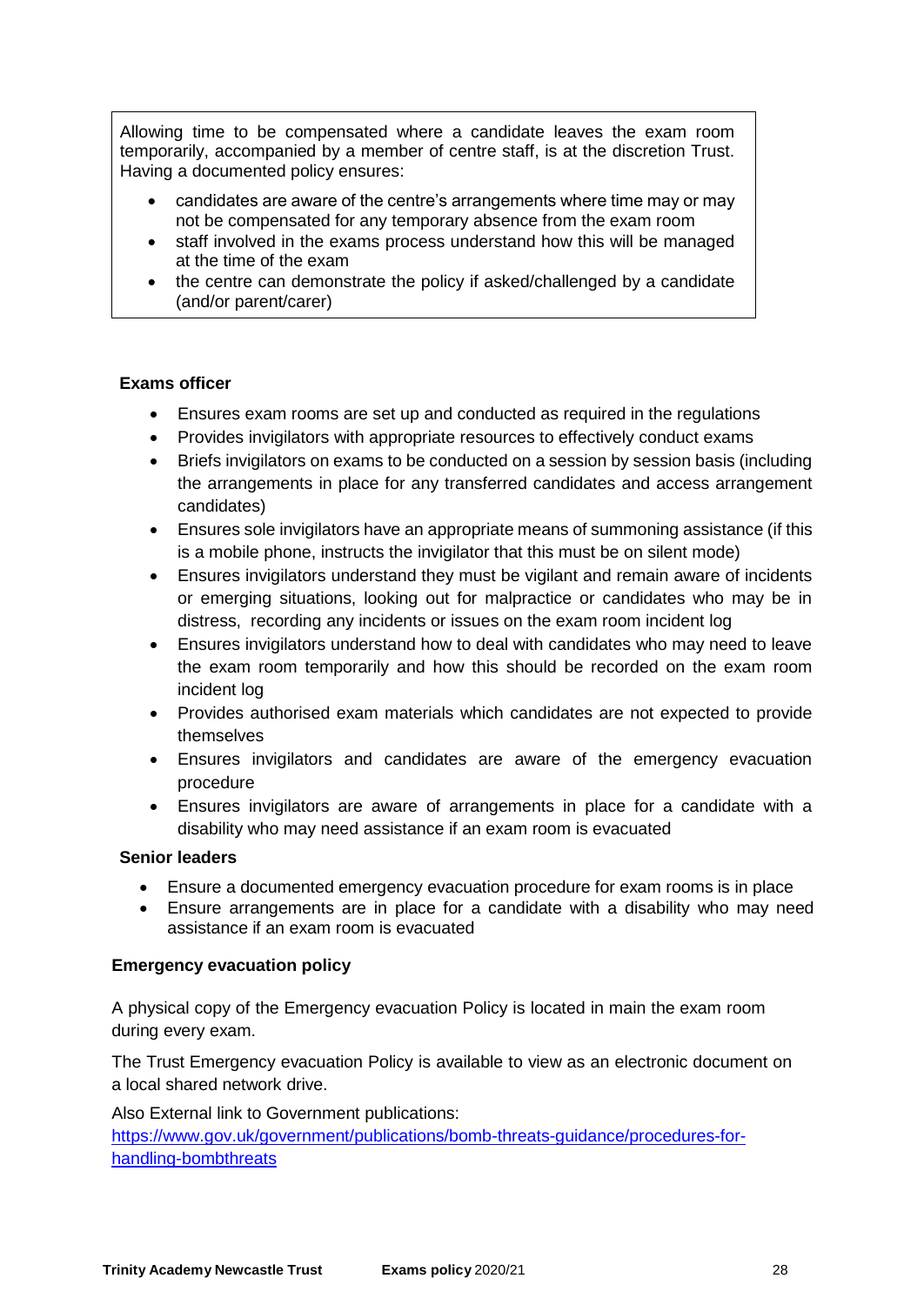# **Site staff**

- Ensure exam rooms are available and set up as requested by the EO
- Ensure grounds or centre maintenance work does not disturb exam candidates in exam rooms
- Ensure fire alarm testing does not take place during exam sessions

#### **Invigilators**

 Conduct exams in every exam room according to JCQ *Instructions for conducting examinations* and/or awarding body requirements and as instructed by the centre in training/update and briefing sessions

#### **Candidates**

- Are required to follow the instructions given to them in exam rooms by authorised centre staff and invigilators
- Are required to remain in the exam room for the full duration of the exam

#### **Irregularities**

#### **Head of centre**

Ensures any cases of alleged, suspected or actual incidents of malpractice or maladministration before, during or after examinations/assessments (by centre staff, candidates, invigilators) are investigated and reported to the awarding body **immediately**, by completing the appropriate documentation

#### **Senior leaders**

- Ensure support is provided for the EO/Examination Assistants and invigilators when dealing with disruptive candidates in exam rooms
- Ensure that internal disciplinary procedures relating to candidate behaviour are instigated, when appropriate

#### **Exams officer**

- Provides an exam room incident log in all exam rooms for recording any incidents or irregularities
- Actions any required follow-up and reports to awarding bodies as soon as practically possible after the exam has taken place

#### **Invigilators**

 Record any incidents or irregularities on the exam room incident log (for example, late/very late arrival, candidate or centre staff suspected malpractice, candidate illness or needing to leave the exam room temporarily, disruption or disturbance in the exam room, emergency evacuation)

#### **Malpractice**

See *Irregularities* above.

# **Special consideration**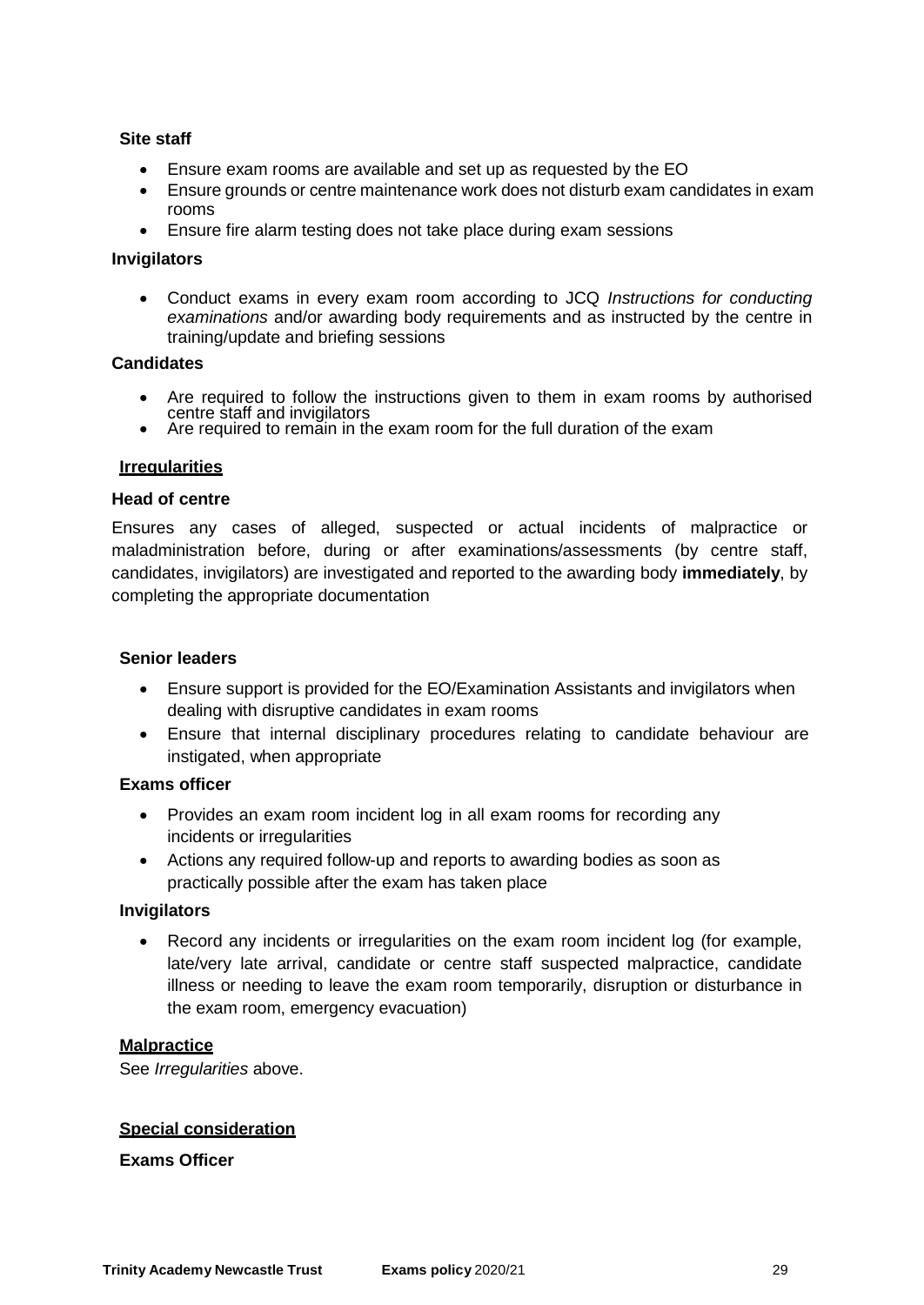- Processes appropriate requests for special consideration to awarding bodies
- Gathers evidence which may need to be provided by other staff in centre or candidates
- Submits requests to awarding bodies to the external deadline

# **Candidates**

Provide appropriate evidence to support special consideration requests, where required

#### **Unauthorised materials**

#### **Arrangements for unauthorised materials taken into the exam room**

Candidates' personal belongings are handed over to a designated member of staff during the pre-exam assembly.

In instances where a candidate has accidently brought unauthorised materials into the exam room, they must report it to the invigilator.

The invigilator will keep it in their possession until the exam is finished, or the candidate leaves.

*"…In the examination room candidates must not have access to items other than those stated in the instructions on the question paper, the stationery list or the specification for that subject…*

*…any unauthorised items that have been taken into the examination room must be placed out of reach of the candidates (and not under their desks) before the examination starts. This would normally be at the front of the examination room or a similar arrangement that enables the invigilator to control access to the items.*

*…The invigilator, prior to the examination starting, must ensure that candidates have removed their wrist watches, placing them on their desks.*

*…A head of centre may, if he/she so wishes, prohibit candidates bringing a wrist watch into the examination room. Candidates would be required to leave their watches outside of the examination room."* [\[ICE](http://www.jcq.org.uk/exams-office/ice---instructions-for-conducting-examinations) 18]

# **Invigilators**

Are informed of the arrangements through training

#### **Internal exams**

# **Exams officer**

- Briefs invigilators on conducting internal exams
- Returns candidate scripts to teaching staff for marking

#### **Invigilators**

Conduct internal exams as briefed by the EO

# **Results and post-results: roles and responsibilities**

#### **Internal assessment**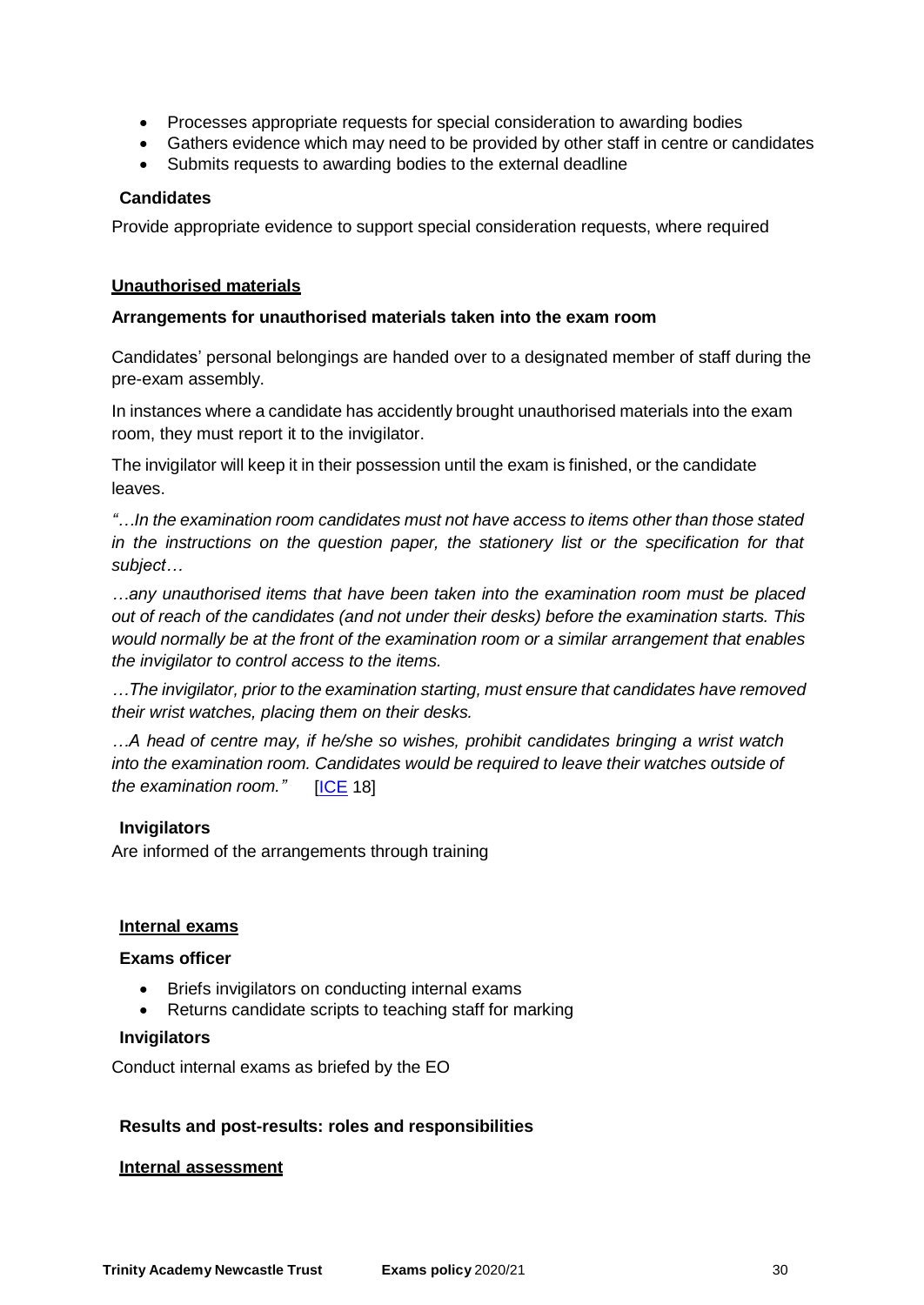# **Head of department**

- Ensures teaching staff keep candidates' work, whether part of the moderation sample or not, secure and for the required period stated by JCQ and awarding bodies
- Ensures work is returned to candidates or disposed of according to the requirements

# **Managing**

#### **results day(s)**

**Senior**

#### **leaders**

- $\bullet$  Identify centre staff who will be involved in the main summer results day(s) and their role
- Ensures senior members of staff are accessible to candidates after the publication of results so that results may be discussed and decisions made on the submission of any requests for post-results services and ensures candidates are informed of the periods during which centre staff will be available so that they may plan accordingly

# **Exams officer**

 Works with senior leaders to ensure procedures for managing the main summer results day(s) (a results day programme) are in place

#### **Results day programme**

- The date of the results day is published during the end of the summer term on the centre's website and social media accounts, and parents/carers of candidates are sent letters to communicate the date and time.
- The Head of Centre arranges the required staff to be present for the day.
- The Exams officer downloads and collates the results, then produces a candidate statement of results.
- This is collected by the Head of centre to hand to candidates.
- Where candidates cannot collect results on results day, they must send the school a written request indicating …
	- o They authorise someone else to collect the results on their behalf (Governmentissued photo id of collector required).
	- o They would like the results emailed to them.

# **Site staff**

Ensure the centre is open and accessible to centre staff and candidates, as required for the collection of results

#### **Accessing results**

# **Head of centre**

Ensures results are kept entirely confidential and restricted to key members of staff until the official dates and times of release of results to candidates

# **Exams officer**

 Informs candidates in advance of when and how results will be released to them for each exam series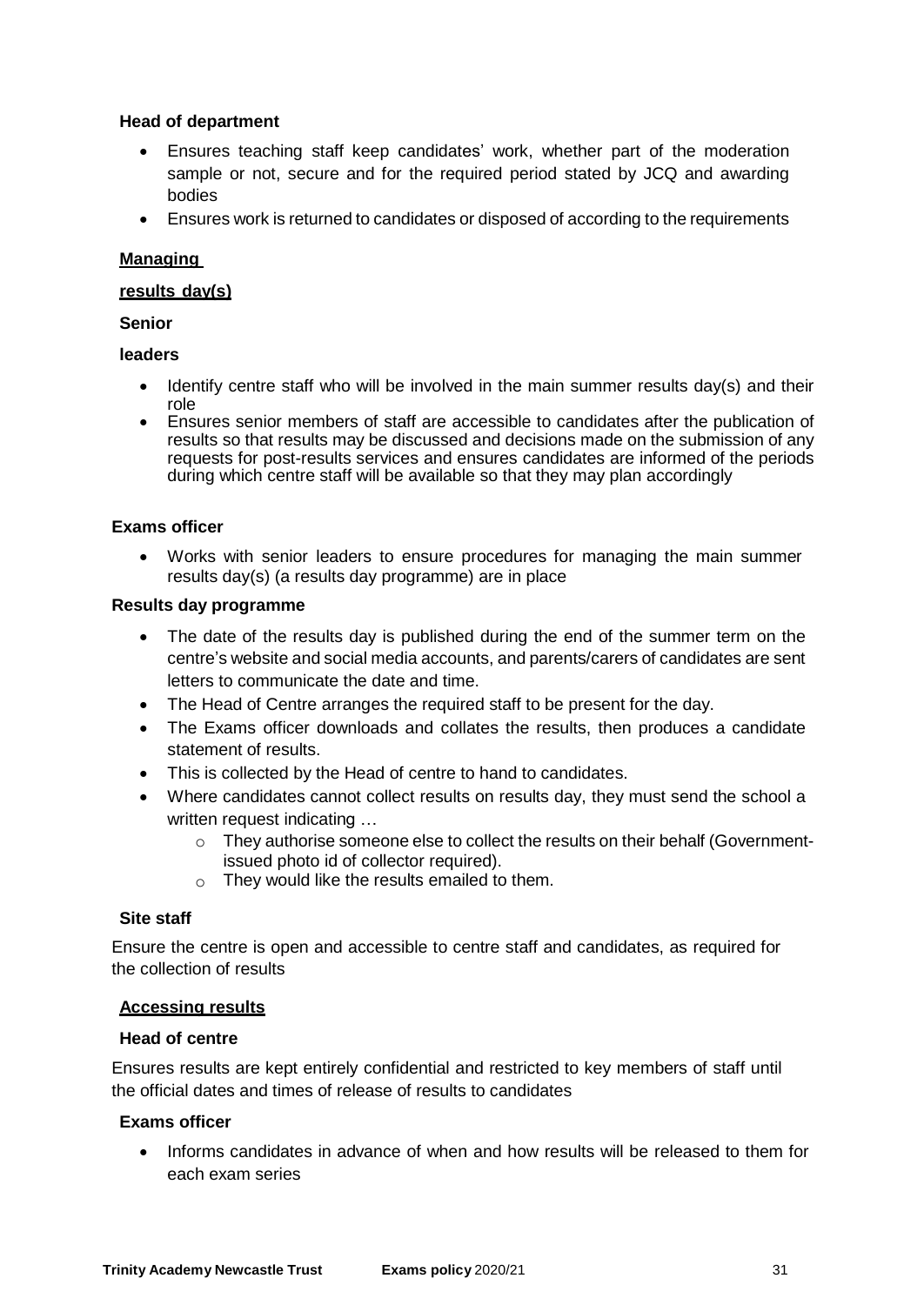- Accesses results from awarding bodies under restricted release of results, where this is provided by the awarding body
- Resolves any missing or incomplete results with awarding bodies
- Issues statements of results to candidates on issue of results date
- Provides summaries of results for relevant centre staff on issue of results date

# **Post-results services**

# **Head of centre**

- Ensures an **internal appeals procedure** is available where candidates disagree with any centre decision not to support a clerical re-check, a review of marking, a review of moderation or an appeal
- Understands that if the centre has concerns about one of its component/subject cohorts, then requests for reviews of marking should be submitted for all candidates believed to be affected (candidate consent is required as marks and subject grades may be lowered, confirmed or raised)

# **Exams officer**

- Provides information to candidates (including private candidates) and staff on the services provided by awarding bodies and the fees charged (see also above *Briefing candidates* and *Access to scripts, enquiries about results and appeals procedures*)
- Publishes internal deadlines for requesting the services to ensure the external deadlines can be effectively met
- Provides a process to record requests for services and to collect candidate informed consent (**after** the publication of results) and fees where relevant
- Submits requests to awarding bodies to meet the external deadline for the particular service
- Tracks requests to conclusion and informs candidates and relevant centre staff of outcomes
- Updates centre results information, where applicable

# **Teaching staff**

- Meet internal deadlines to request the services and gain relevant candidate informed consent
- Identify the budget to which fees should be charged

# **Candidates**

- Meet internal deadlines to request the services
- Provide informed consent and fees, where relevant

# **Analysis of results**

- Provides analysis of results to appropriate centre staff
- Provides results information to external organisations where required
- Undertakes the *secondary school and college (key stage 4/16-18) performance tables June and September checking exercise*

# **Certificates**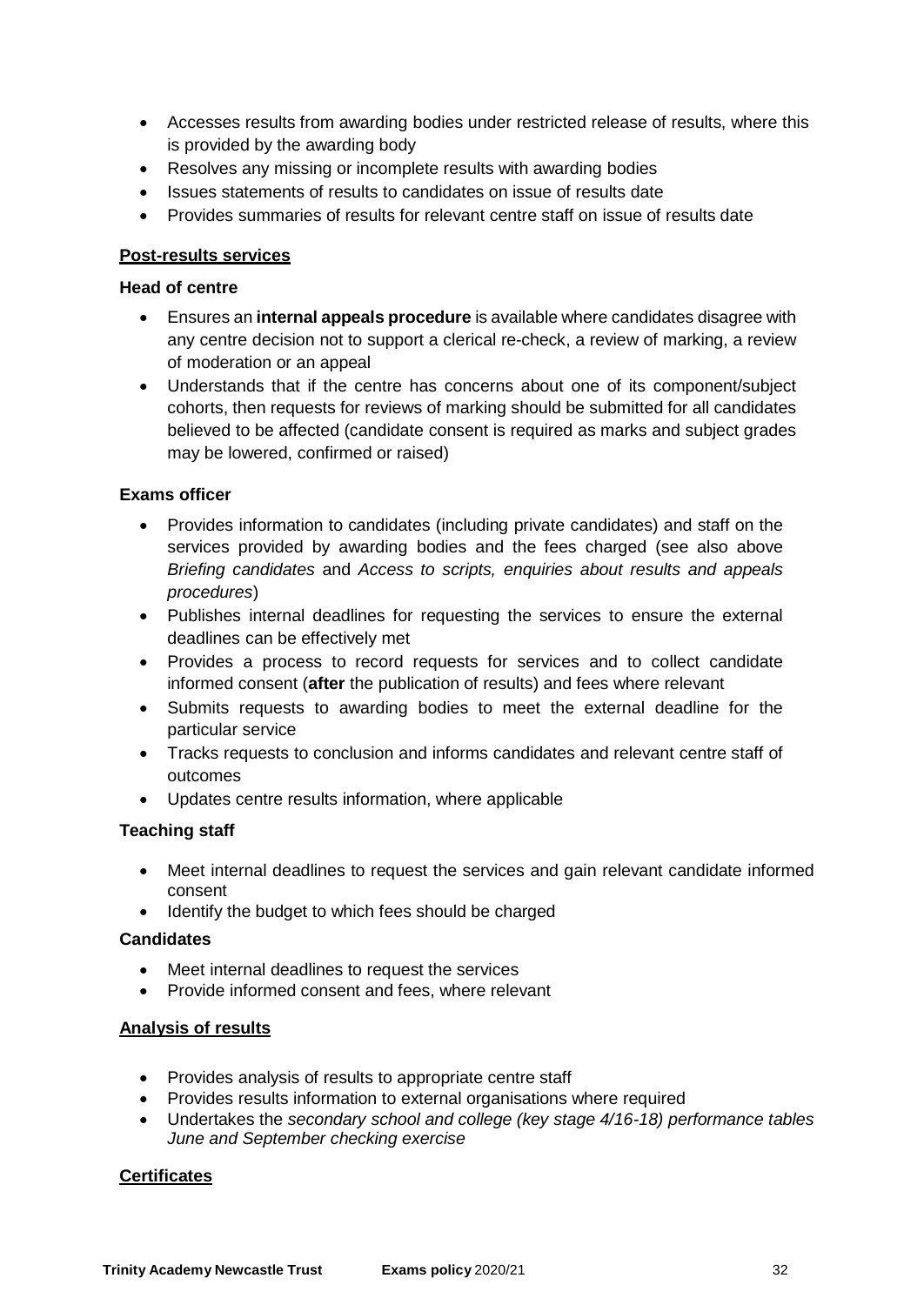Certificates are provided to centres by awarding bodies after results have been confirmed.

#### **Issue of certificates procedure**

- The Exams office keep the certificates in secure storage.
- Once all awarding body certificates have been received, the candidates are contacted and informed that the certificates are ready for collection.
- A certificate collection log is maintained, where candidates sign and date once they're in receipt of the certificates.
- The certificates are held at the centre for 12 months, after which they are destroyed securely.

# **Candidates**

May arrange for certificates to be collected on their behalf by providing the EO with written or email permission/authorisation; authorised persons must provide ID evidence on collection of certificates

#### **Exams review: roles and responsibilities**

#### **Exams officer**

- Provides SLT with an overview of the exam year, highlighting what went well and what could be developed/improved in terms of exams management and administrative processes within the stages of the exam cycle
- Collects and evaluates feedback from staff, candidates and invigilators to inform an exams review

#### **Senior leaders**

Work with the EO to produce a plan to action any required improvements identified in the review

# **Retention of records: roles and responsibilities**

#### **Exams officer**

- Keeps records as required by JCQ and awarding bodies for the required period
- Keeps records as required by the centre's records management policy
- Provides an exams archiving policy that identifies information held, retention period and method of disposal

#### **Exams archiving policy**

All exams-related material (exams day checklists, attendance sheets, seating plans, data protection notices, materials logs, dispatch logs, safe in-and-out logs, etc.) is archived for three years, after which it is destroyed securely.

#### **Retention of certificates policy**

The certificates are held at the centre for 12 months, after which they are destroyed securely.